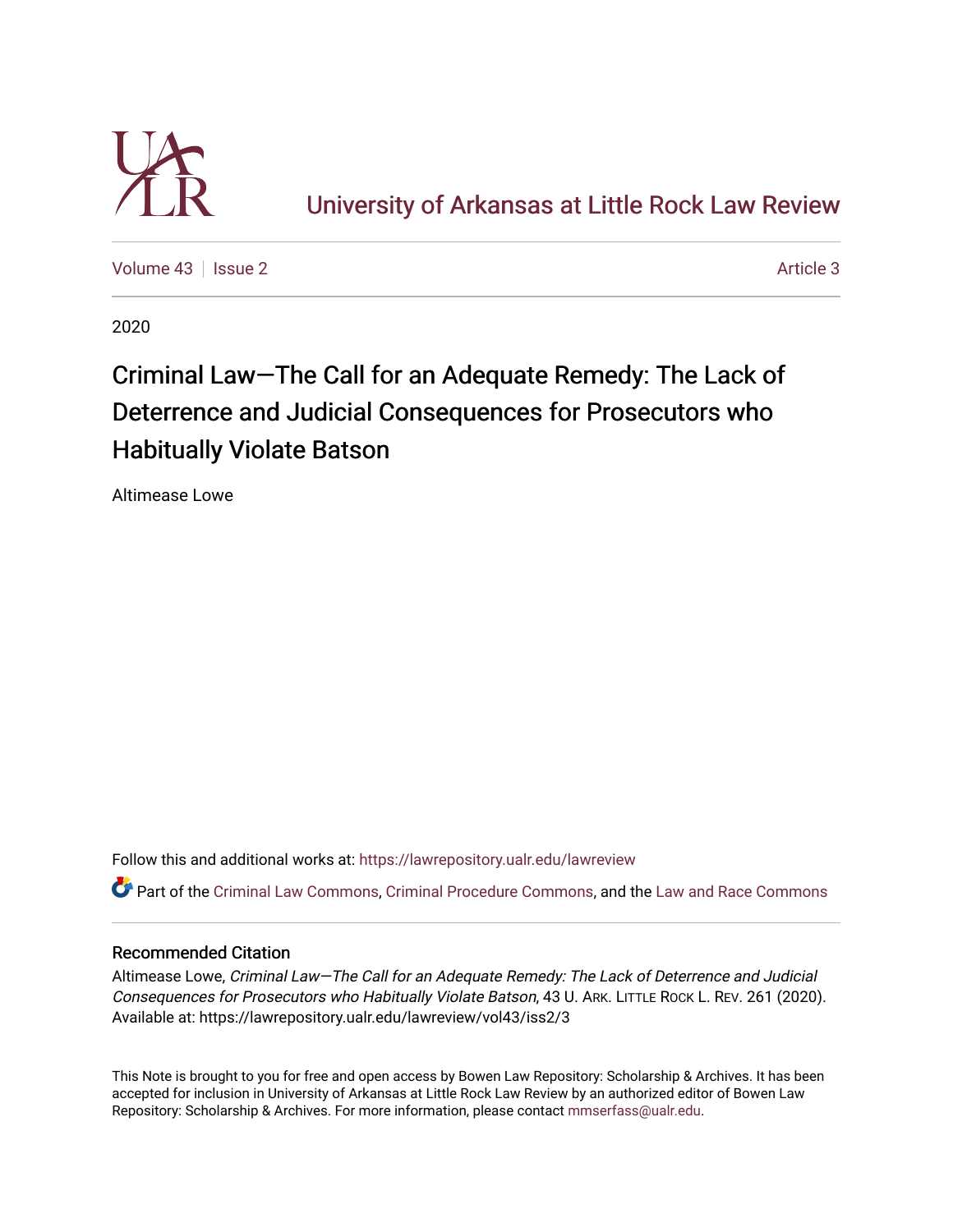CRIMINAL LAW—THE CALL FOR AN ADEQUATE REMEDY: THE LACK OF DETERRENCE AND JUDICIAL CONSEQUENCES FOR PROSECUTORS WHO HABITUALLY VIOLATE *BATSON*

#### I. INTRODUCTION

For over twenty-two years, from 1997 to 2019, the State of Mississippi put Curtis Flowers, a man accused of capital murder, through a series of unfortunate events.<sup>1</sup> Three conviction reversals and two hung juries led Flowers to a sixth trial, which he subsequently appealed to the Supreme Court of the United States.2 During the first four trials, the State exercised its peremptory challenges to exclude "as many black prospective jurors as possible."<sup>3</sup> The fifth trial ended in a hung jury that led to a sixth trial. $4$  With the sixth trial ending in Flowers's conviction, the Supreme Court of the United States addressed whether the State violated *Batson*<sup>5</sup> in employing peremptory challenges against black prospective jurors.<sup>6</sup> The Court concluded that the State had in fact violated *Batson*, and it therefore reversed the judgment of the Supreme Court of Mississippi.7

Through all six trials, Doug Evans served as the state prosecutor.<sup>8</sup> Following the Court's ruling, Evans was found to have committed prosecutorial misconduct and *Batson* violations throughout four of the six trials.<sup>9</sup> Even with these offenses, however, the Mississippi trial court did not impose any penalties on Evans, nor did the Supreme Court of the United States scold Evans by name in its opinion.<sup>10</sup> Flowers's unfortunate case is only one example of many demonstrating the ineffective procedure established in *Batson* to end racial discrimination in jury selection.<sup>11</sup> This ineffectiveness is due in part to *Batson*'s sole inquiry of whether there was purposeful dis-

<sup>1</sup>*. See* Flowers v. Mississippi, 139 S. Ct. 2228, 2236 (2019).

<sup>2</sup>*. Id*. at 2235.

<sup>3</sup>*. Id.* at 2246.

<sup>4</sup>*. Id.* at 2235.

<sup>5.</sup> Batson v. Kentucky, 476 U.S. 79 (1986).

<sup>6</sup>*. Flowers*, 139 S. Ct. at 2235.

<sup>7</sup>*. See id*.

<sup>8.</sup> Curtis Gilbert et al., *Reversed: Curtis Flowers Wins Appeal at U.S. Supreme Court*, APM REPORTS (June 21, 2019), https://www.apmreports.org/story/2019/06/21/curtis-flowerswins-scotus-appeal.

<sup>9</sup>*. See Flowers*, 139 S. Ct. at 2234–35.

<sup>10</sup>*. See* Gilbert et al., *supra* note 8.

<sup>11</sup>*. See infra* Part III.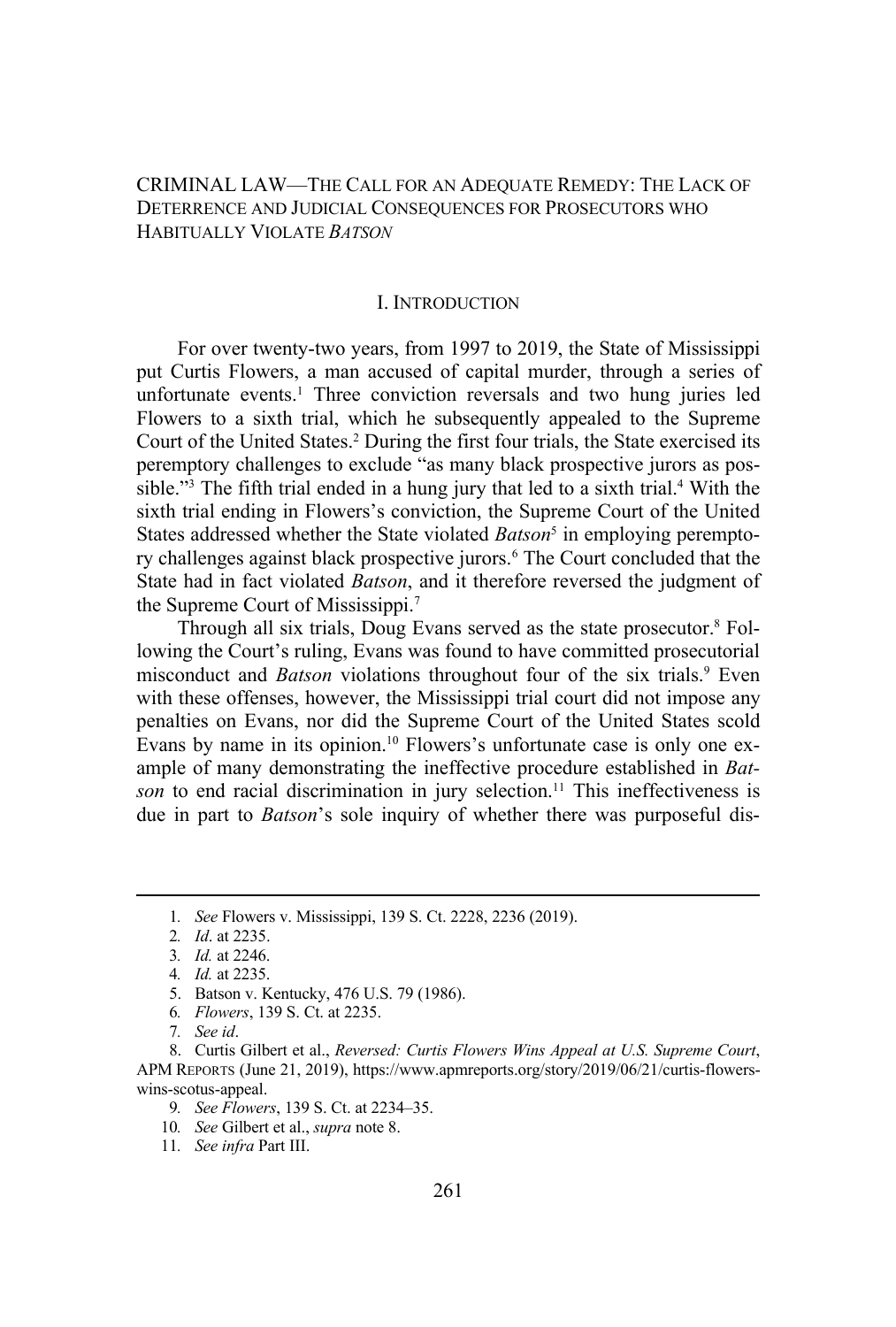crimination.12 Further, as the procedure and law currently stand, there are no consequences that deter *Batson* violators from becoming repeat discrimination offenders, such as Evans in *Flowers*. 13

*Flowers* presents a clear example of how *Batson* cannot fully eradicate racial discrimination in jury selection.14 The *Batson* procedure does not provide a deterrent for prosecutors who regularly exclude black prospective jurors.15 The *Flowers* Court ultimately reached the proper judgment, but the Court did not resolve the common practice of prosecutors employing racial discrimination in jury selection within state trial courts.<sup>16</sup> To fight this issue, this note proposes that courts impose consequences such as sanctions and disqualification from participation in retrial on prosecutors who are shown to exclude minorities from jury service repeatedly.<sup>17</sup>

To support this proposition, Part II of this note will detail the evolution of the law used to combat racial discrimination in jury selection. Part III provides evidence that racially discriminatory practices by prosecutors are still prevalent today. Part III further explains why the application of *Batson* is insufficient to eradicate racial discrimination in jury selection. Part IV of this note argues that courts should impose penalties on prosecutors who repeatedly exclude black prospective jurors to (1) promote the interest of justice and equal protection and (2) maintain the integrity of the legal profession as outlined in the Model Rules of Professional Conduct. Part IV of this note also argues that eliminating peremptory challenges is a radical and irrational remedy.

# II. THE HISTORICAL STEPS TO COMBAT RACIAL DISCRIMINATION IN THE JUDICIAL SYSTEM

The Fourteenth Amendment to the Constitution of the United States was the first step on a long road to equality under the law for black citi-

<sup>12</sup>*. See* Batson v. Kentucky, 476 U.S. 79, 93 (1986); *id.* at 105 (Marshall, J., concurring).

<sup>13</sup>*. See* EQUAL JUSTICE INITIATIVE, ILLEGAL RACIAL DISCRIMINATION IN JURY SELECTION: A CONTINUING LEGACY 45–46 (2010), https://eji.org/sites/default/files/illegalracial-discrimination-in-jury-selection.pdf ("One of the most vexing aspects of the continuing problem of racial discrimination in jury selection is impunity. In most cases where a court finds that a prosecutor intentionally has engaged in racial discrimination while selecting a jury, the prosecutor suffers no adverse consequences." (emphasis omitted))

<sup>14</sup>*. See Flowers*, 139 S. Ct. at 2235–36; *Batson*, 476 U.S. at 105 (Marshall, J., concurring).

<sup>15</sup>*. See Batson*, 476 U.S. at 102–07 (Marshall, J., concurring).

<sup>16</sup>*. See Flowers*, 139 S. Ct. at 2235.

<sup>17</sup>*. See* EQUAL JUSTICE INITIATIVE, *supra* note 13, at 45 (arguing that "prosecutors who are found to have engaged in" racial discrimination during jury selection "should be disqualified from participation in . . . retrial" and be subject to fines or other penalties).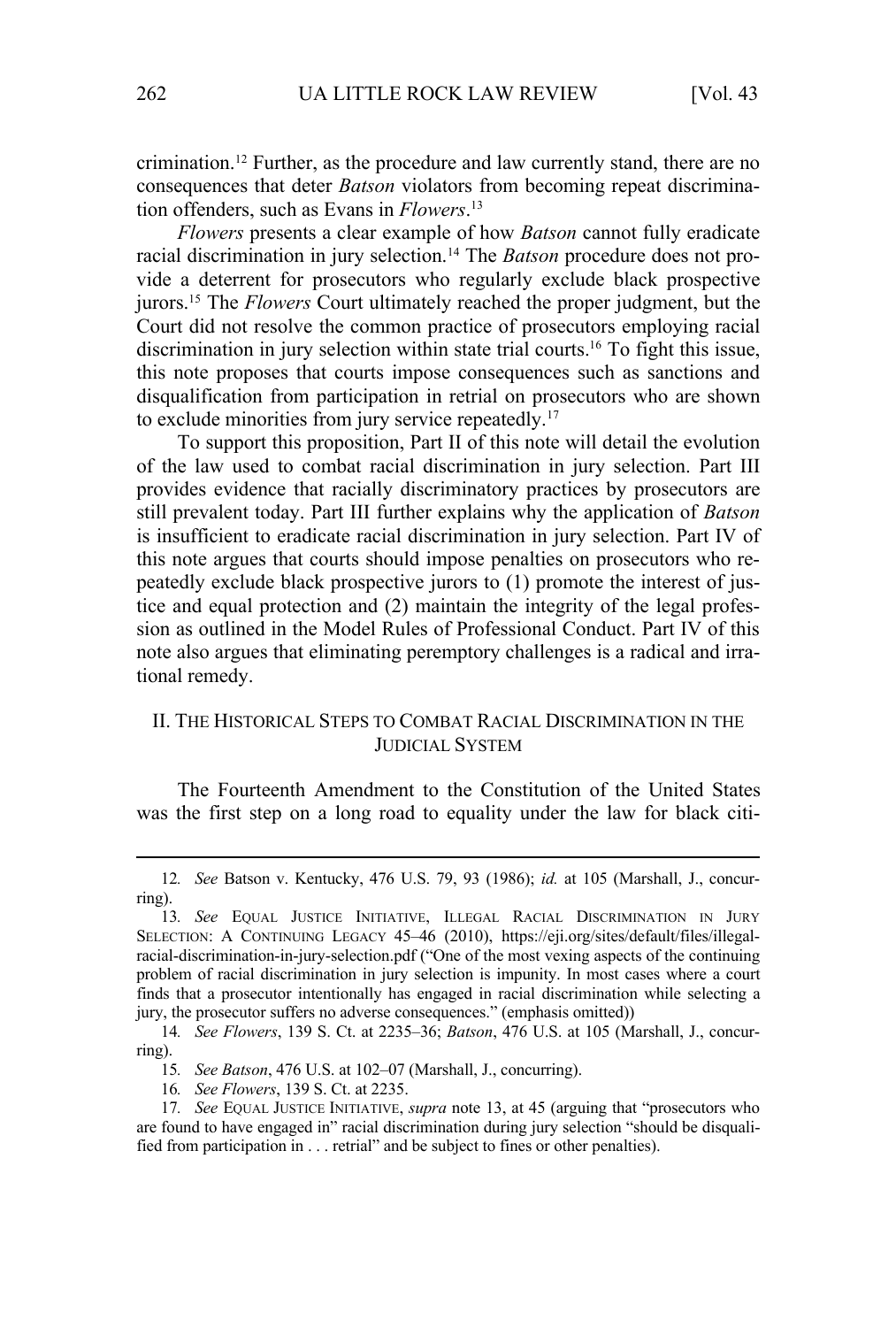zens.18 Although the amendment provided legal protection against discrimination, eradicating discrimination in the judicial system was troublesome.<sup>19</sup> Since the ratification of the Fourteenth Amendment, the Supreme Court of the United States has struggled with finding a proper procedure to promote the principles of the amendment without interfering with the adversarial process.20

#### A. Post-Civil War

For United States citizens, serving on a jury, similar to voting, is both a duty and a privilege.<sup>21</sup> In protecting these privileges, the Equal Protection Clause of the Fourteenth Amendment provides that no State shall "deny to any person within its jurisdiction the equal protection of the laws."<sup>22</sup> The ratification of the Fourteenth Amendment, however, did not end the longterm fight for civil rights by minority groups, especially the right to sit on a jury.23 In addition to the protections provided in the Constitution, the Civil Rights Act of 1875 provides that "[n]o citizen possessing all other qualifications which are or may be prescribed by law shall be disqualified for service as grand or petit juror in any court of the United States, or of any State on account of race, color, or previous condition of servitude."24 Even with the law on their side, minorities were still often not afforded a true opportunity to participate in juries.<sup>25</sup>

#### B. Swain and Batson

The 1965 case, *Swain v. Alabama*, was the Supreme Court's first ruling on the issue of racial discrimination in jury selection in the twentieth century.26 In *Swain*, the defendant was convicted of a capital offense and sentenced to death in Talladega, Alabama.<sup>27</sup> For more than a decade, no black juror had served on a jury in Talladega County.28 On appeal, Swain argued that the prosecutor's striking of all six qualified black prospective jurors was

<sup>18</sup>*. See* U.S. CONST. amend. XIV.

<sup>19</sup>*. See* EQUAL JUSTICE INITIATIVE, *supra* note 13, at 9–10.

<sup>20</sup>*. See id.* at 9–13.

<sup>21</sup>*. See Flowers*, 139 S. Ct. at 2238.

<sup>22.</sup> U.S. CONST. amend. XIV.

<sup>23</sup>*. See Flowers*, 139 S. Ct. at 2238–39; *see also* Strauder v. West Virginia, 100 U.S. 303, 304 (1879).

<sup>24. 18</sup> U.S.C. § 243 (2018); EQUAL JUSTICE INITIATIVE, *supra* note 13, at 9.

<sup>25</sup>*. See* EQUAL JUSTICE INITIATIVE, *supra* note 13, at 9–10.

<sup>26</sup>*. See id.* at 12.

<sup>27</sup>*. Flowers*, 139 S. Ct. at 2240.

<sup>28</sup>*. Id.*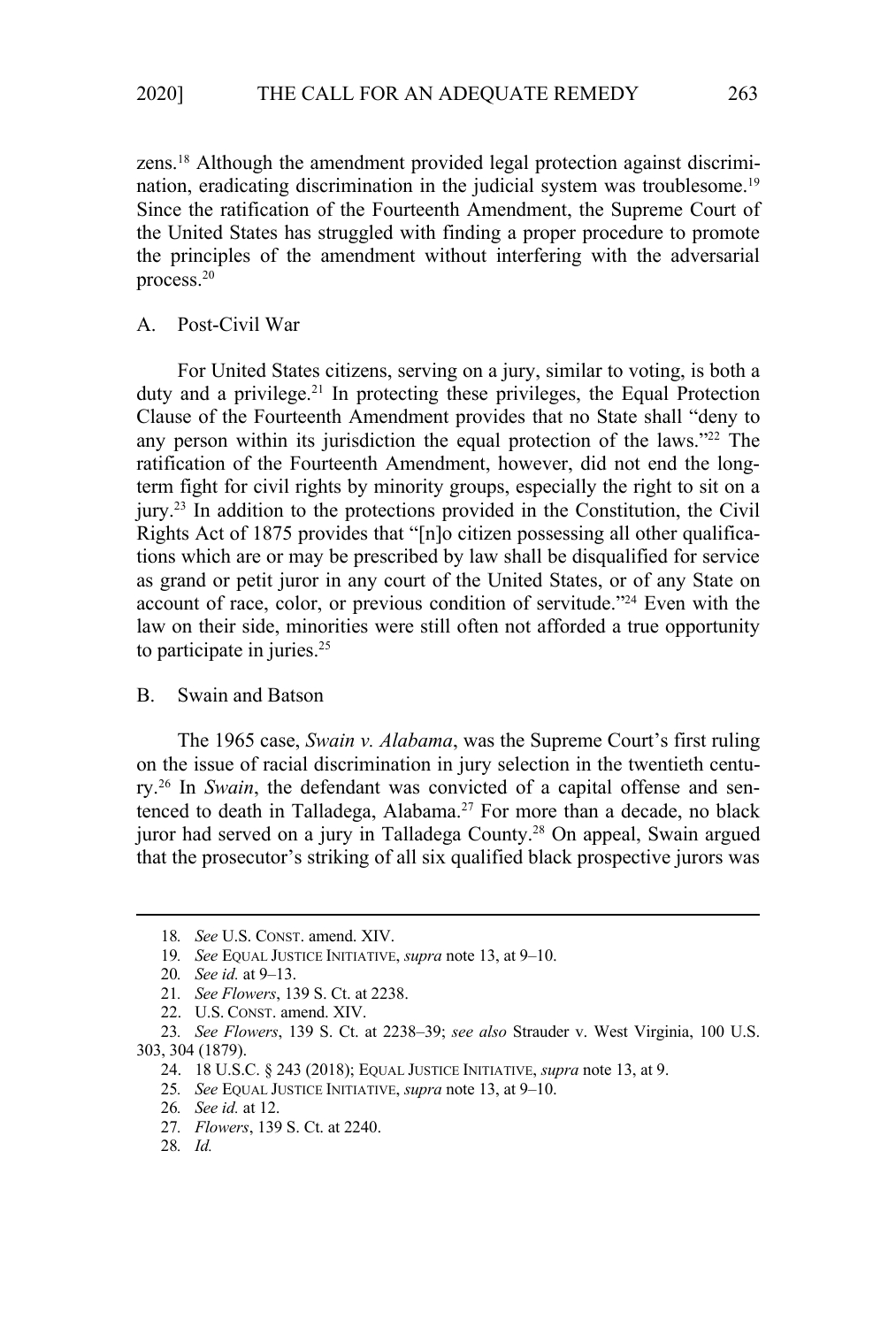unconstitutional under *Strauder v. West Virginia*. 29 The Supreme Court rejected the defendant's argument.<sup>30</sup> The Court held that a defendant can demonstrate racial discrimination by providing evidence that the State systematically employed peremptory challenges so no black juror could ever serve on a jury.<sup>31</sup> Over twenty years later, the Court overruled this incredibly high standard.<sup>32</sup>

Overruling *Swain* in part, *Batson* held that a defendant may present a prima facie showing of purposeful racial discrimination in jury selection by relying on the facts in his own case.33 *Batson* found that the *Swain* evidentiary standard was too harsh.<sup>34</sup> The Court held that a defendant must show "relevant facts [that] give[] rise to an inference of discriminatory purpose."35 Relevant facts may include evidence concerning purposeful racial discrimination in his case or proof that a particular jurisdiction has a history of systemic discrimination.<sup>36</sup> The procedure has not changed since this 1986 decision.<sup>37</sup>

#### III. IMPLICATIONS OF *BATSON*

Since *Batson*, the issue of racial discrimination in jury selection continues to be litigated, and statistics show that some jurisdictions have a history of striking black jurors.38 As discussed *supra*, *Flowers v. Mississippi* demonstrates one prosecutor's habitual misuse of peremptory challenges for a discriminatory purpose.<sup>39</sup> This case, as detailed below, is only one of many.

#### A. *Flowers v. Mississippi*

Flowers is a black male whom the State of Mississippi charged with the murder of four people in Winona in 1996.<sup>40</sup> "Three of the four victims [in

<sup>29</sup>*. Id.* (referring to Strauder v. West Virginia, 100 U.S. 303 (1880)).

<sup>30</sup>*. Id.*

<sup>31</sup>*. Id.*

<sup>32</sup>*. See* Batson v. Kentucky, 476 U.S. 79 (1986).

<sup>33</sup>*. Id.* at 93, 95.

<sup>34</sup>*. Id.* at 92–93.

<sup>35</sup>*. Id.* at 93–94.

<sup>36</sup>*. See id.* at 94–95.

<sup>37</sup>*. See generally* Flowers v. Mississippi, 139 S. Ct. 2228, 2235 (2019) ("[W]e break no new legal ground. We simply enforce and reinforce *Batson* . . . .").

<sup>38</sup>*. See* EQUAL JUSTICE INITIATIVE, *supra* note 13, at 5–7.

<sup>39</sup>*. See supra* Part I.

<sup>40</sup>*. Flowers*, 139 S. Ct. at 2234. Winona was a small town with a population of about 5000 people. *Id.* at 2236. The racial make-up of the town is about fifty-three percent black and about forty-six percent white. *Id.*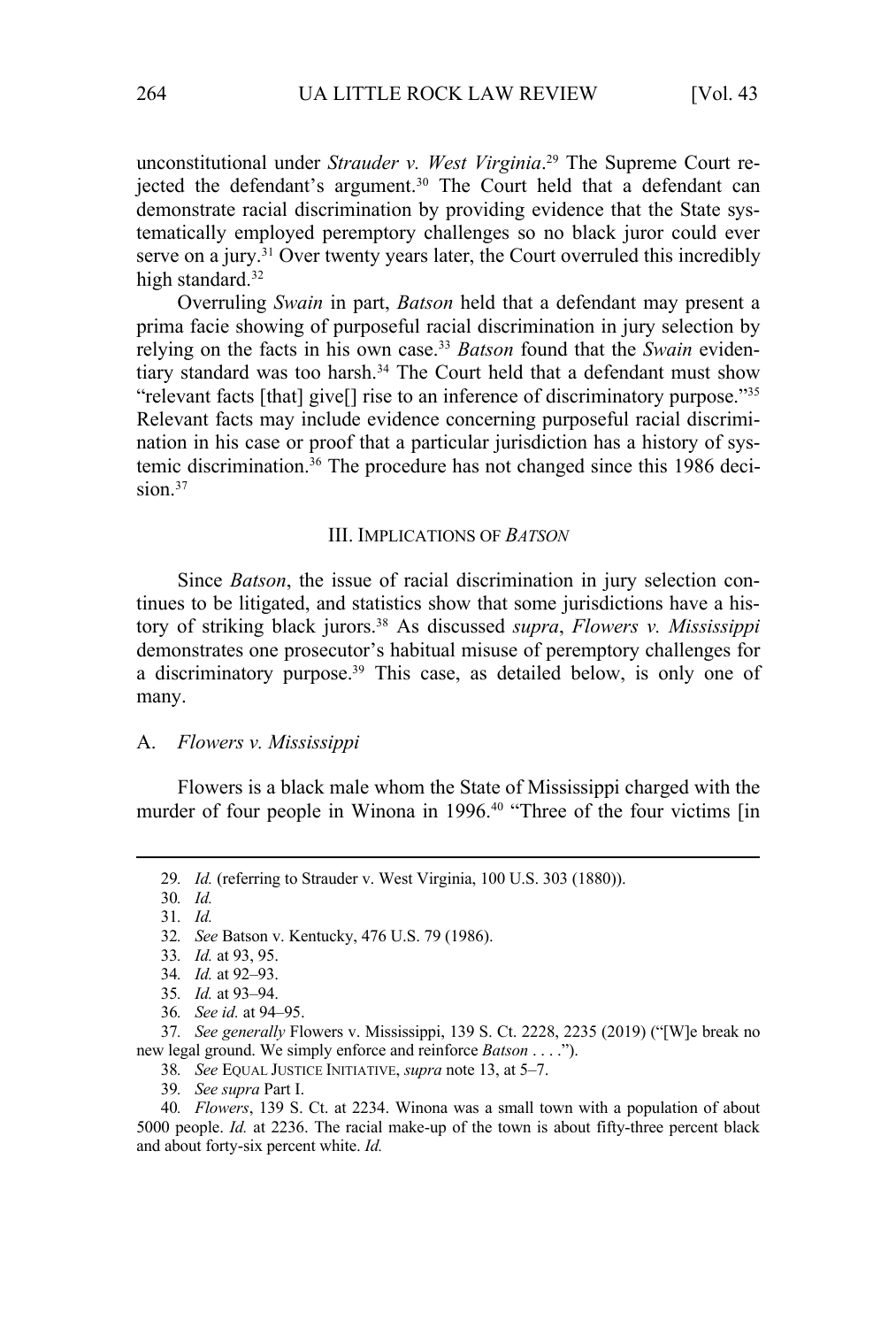the case] were white."41 Flowers was tried six separate times before a jury for murder, and, as discussed *supra*, Evans represented the State in all six trials.42 In the first trial, the jury convicted Flowers, but the Supreme Court of Mississippi reversed the conviction due to "numerous instances of prosecutorial misconduct."43 There were thirty-six prospective jurors—five black and thirty-one white.<sup>44</sup> "The State exercised . . . twelve peremptory strikes," and of the twelve, "it used five of them to strike [all] five qualified black prospective jurors."45 "Flowers objected, arguing under *Batson* that the State" employed its peremptory strikes for purposeful racial discrimination.46 "The trial court rejected the *Batson* challenge."47 On appeal, the Supreme Court of Mississippi did not reach Flowers's *Batson* argument because the court reversed on prosecutorial misconduct.<sup>48</sup>

In the second trial, the trial court found that the prosecutor discriminated on the basis of race in the peremptory challenge of a black juror.<sup>49</sup> Five of the venirepersons were black, and twenty-five were white.<sup>50</sup> The State once "again used its strikes against all five black prospective jurors."51 The defense made a *Batson* challenge, and "the trial court determined that the State's asserted reason for one of the strikes was a pretext for discrimination."52 The State provided a false allegation that the juror was "inattentive" and "nodding off during jury selection."53 That black juror sat with eleven white jurors.<sup>54</sup> The jury convicted Flowers, but the Supreme Court of Mississippi again ruled Evans committed prosecutorial misconduct and reversed Flowers's conviction.55

In the third trial, the jury convicted Flowers once again.<sup>56</sup> During voir dire, seventeen black jurors and twenty-eight white jurors made up the potential jury pool, totaling forty-five prospective jurors.<sup>57</sup> The State struck one of the black prospective jurors for cause, leaving sixteen black venireper-

41*. Id.*

42*. Id*.

44*. Flowers*, 139 S. Ct. at 2236.

45*. See id.*

- 46*. Id*.
- 47*. Id*.

48*. Id*.

49*. Id*.

50*. Flowers*, 139 S. Ct. at 2236.

51*. Id.*

52*. Id*.

53*. Id*.

54*. Id*.

55*. Id*.

56*. Flowers*, 139 S. Ct. at 2237.

57*. Id.* at 2236.

<sup>43</sup>*. Id*. (quoting Flowers v. State, 773 So. 2d 309, 327 (2000)).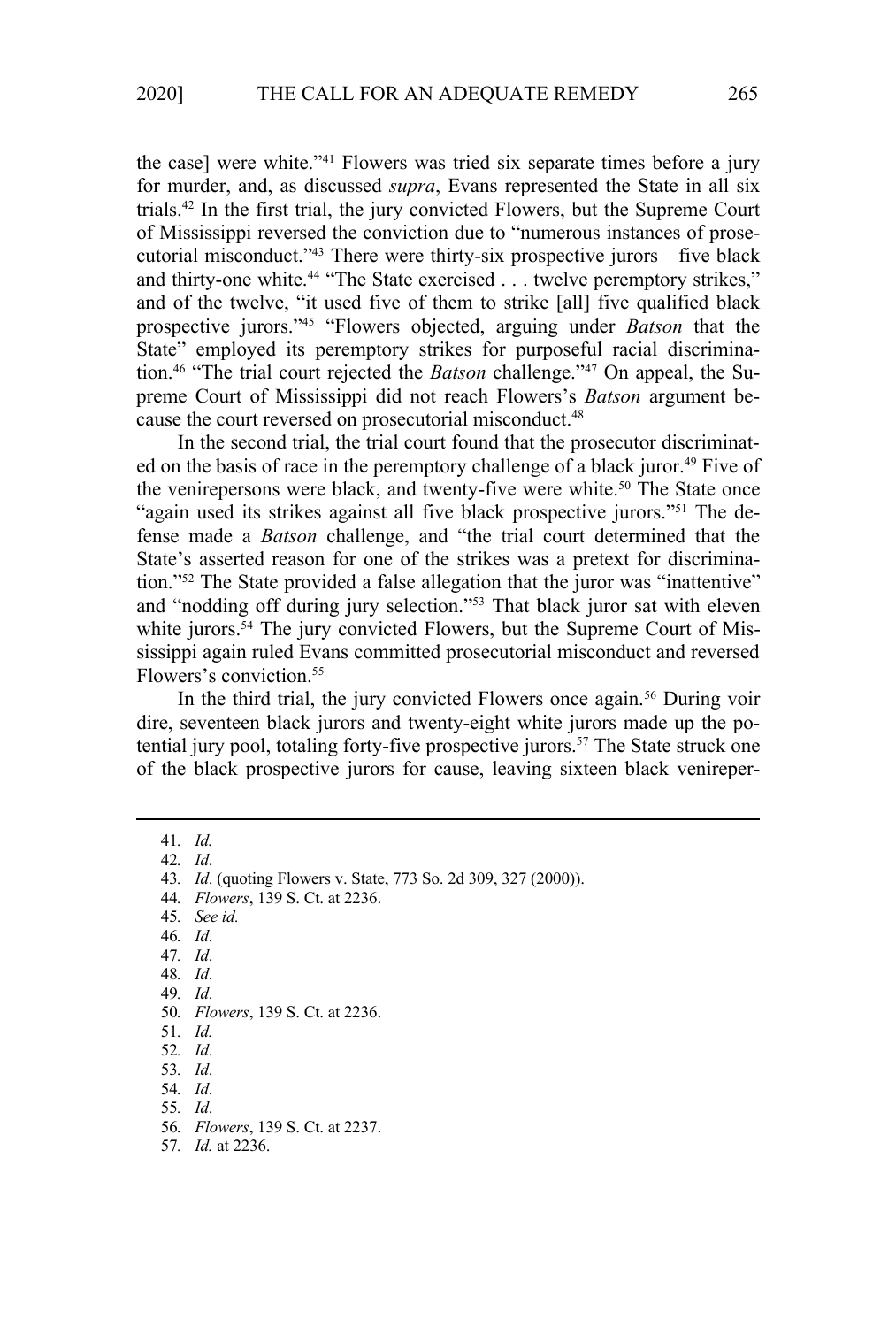sons.<sup>58</sup> The State used all fifteen of its peremptory strikes against the black prospective jurors.59 Flowers again asserted a *Batson* violation, but the trial court ruled the State did not "discriminate[] on the basis of race."60 The jury "consisted of eleven white jurors and one black juror" because the State used all of its peremptory strikes.<sup>61</sup> "On appeal, the Supreme Court of Mississippi . . . again reversed, concluding that the State had again violated *Batson*. . . ."62

Flowers' fourth and fifth trials ended in mistrials due to hung juries.<sup>63</sup> The fourth trial had thirty-six prospective jurors—sixteen black and twenty white.<sup>64</sup> The State exercised eleven peremptory strikes, using all eleven against black venirepersons.<sup>65</sup> Because the State ran out of peremptory challenges, however, "[t]he seated jury consisted of seven white jurors and five black jurors."66 Racial information about the prospective jurors participating in voir dire for the fifth trial was not available.<sup>67</sup> The racial information of the final jury panel was provided—three black jurors sat for trial.<sup>68</sup>

During the sixth trial, the jury convicted and sentenced Flowers to death.69 There were twenty-six prospective jurors—six black and twenty white.<sup>70</sup> During voir dire, the State struck five of the six black prospective jurors.<sup>71</sup> Flowers argued that the State employed its peremptory challenges with discriminatory intent.<sup>72</sup> The trial court rejected Flower's argument, "conclud[ing] that the State had offered race-neutral reasons for each . . . strike[]."73 On appeal, Flowers renewed his argument that the State violated *Batson* in exercising peremptory strikes against black prospective jurors, but the Supreme Court of Mississippi agreed with the trial court.<sup>74</sup> Flowers petitioned to the Supreme Court of the United States, and the Court vacated the judgment and remanded for a decision consistent with the holding in *Foster v. Chatman*. 75 In a five-to-four decision, the Supreme Court of Mississippi

58*. Id*. 59*. Id*. 60*. Id*. at 2236–37. 61*. See id*. at 2237. 62*. Flowers*, 139 S. Ct. at 2237. 63*. Id.* 64*. Id*. 65*. Id*. 66*. Id*. 67*. Id*. 68*. Flowers*, 139 S. Ct. at 2237. 69*. Id.* 70*. Id*. 71*. Id*. 72*. Id*. 73*. Id*. 74*. Flowers*, 139 S. Ct. at 2237.

<sup>75</sup>*. Id.* (referring to Foster v. Chatman, 136 S. Ct. 1737 (2016)).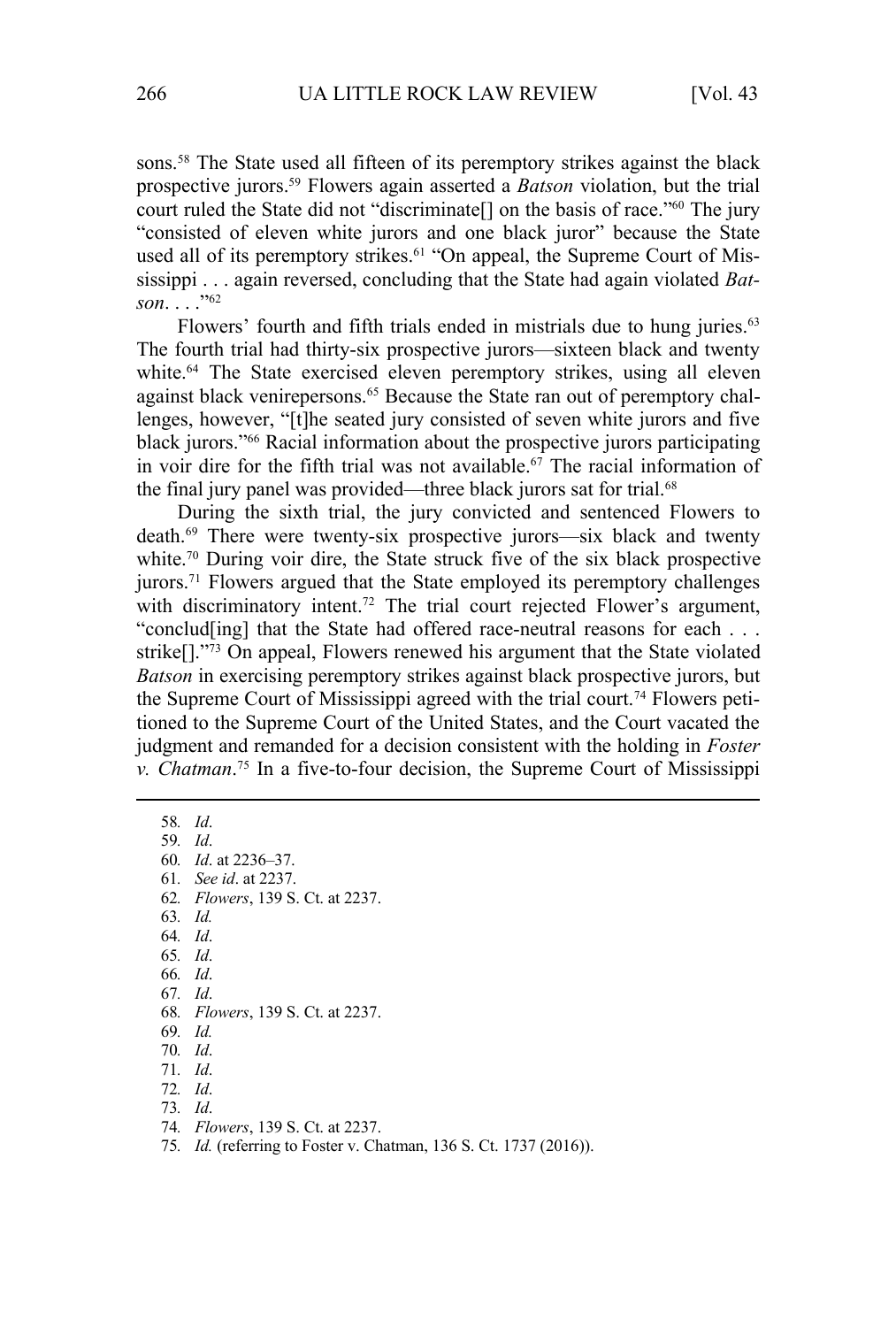reaffirmed Flowers's conviction.76 Flowers once again appealed to the Supreme Court of the United States.<sup>77</sup>

In its final review, the Supreme Court of the United States applied the principles in *Batson* for four reasons.78 First, the history from Flowers's six trials created an inference of discriminatory intent.79 Second, in the sixth trial, the prosecutor's use of peremptory strikes against five of the six black prospective jurors supported an inference of discrimination.<sup>80</sup> Third, the gross disparity in questioning of black and white jurors at the sixth trial was evidence of racially discriminatory intent.<sup>81</sup> Last, the prosecutor's proffered reason for striking black juror, Carolyn Wright, suggested discriminatory intent because the prosecutor accepted other similarly-situated white jurors.82 Following this finding of a *Batson* violation, the Supreme Court reversed the conviction and remanded for new trial.83

#### B. Recent Cases of *Batson* Violators

While *Flowers* presents a set of extraordinary facts, several cases support that racial discrimination in jury selection is far from eradicated in this country.84 Some cases even provide historical evidence of discrimination by the State in a specific jurisdiction, just like *Flowers*. 85 A comparable case to *Flowers* that displays racial discrimination is *Miller-El v. Dretke*. 86

*1.* Miller-El v. Dretke

Texas charged Thomas Miller-El with capital murder for shooting and killing a Holiday Inn employee in late 1985 during a robbery in Dallas, Tex-

84*. See generally, e.g.*, Foster v. Chatman, 136 S. Ct. 1737, 1742–43 (2016) (holding that a Georgia prosecutor violated Batson when he struck four qualified black jurors); Purkett v. Elem, 514 U.S. 765, 777–78 (1995) (Stevens, J., dissenting) ("The Court's unnecessary tolerance of silly, fantastic, and implausible explanations . . . demeans the importance of the values vindicated by our decision in *Batson*."); Ronald F. Wright et al., *The Jury Sunshine Project: Jury Selection Data as a Political Issue*, 2018 U. ILL. L. REV. 1407, 1410 (2018) ("Our analysis shows that prosecutors in North Carolina—a state with demographics and legal institutions similar to those in many other states—excluded nonwhite jurors about twice as often as . . . white jurors.").

85*. See, e.g.*, Miller-El v. Dretke, 545 U.S. 231 (2005).

86*. Id.*

<sup>76</sup>*. Id*. at 2238.

<sup>77</sup>*. See id.* 

<sup>78</sup>*. See id*. at 2244. 79*. Id*. at 2245–46.

<sup>80</sup>*. Flowers,* 139 S. Ct. at 2246.

<sup>81</sup>*. Id.* at 2246–47. 82*. Id.* at 2248–51.

<sup>83</sup>*. Id.* at 2251.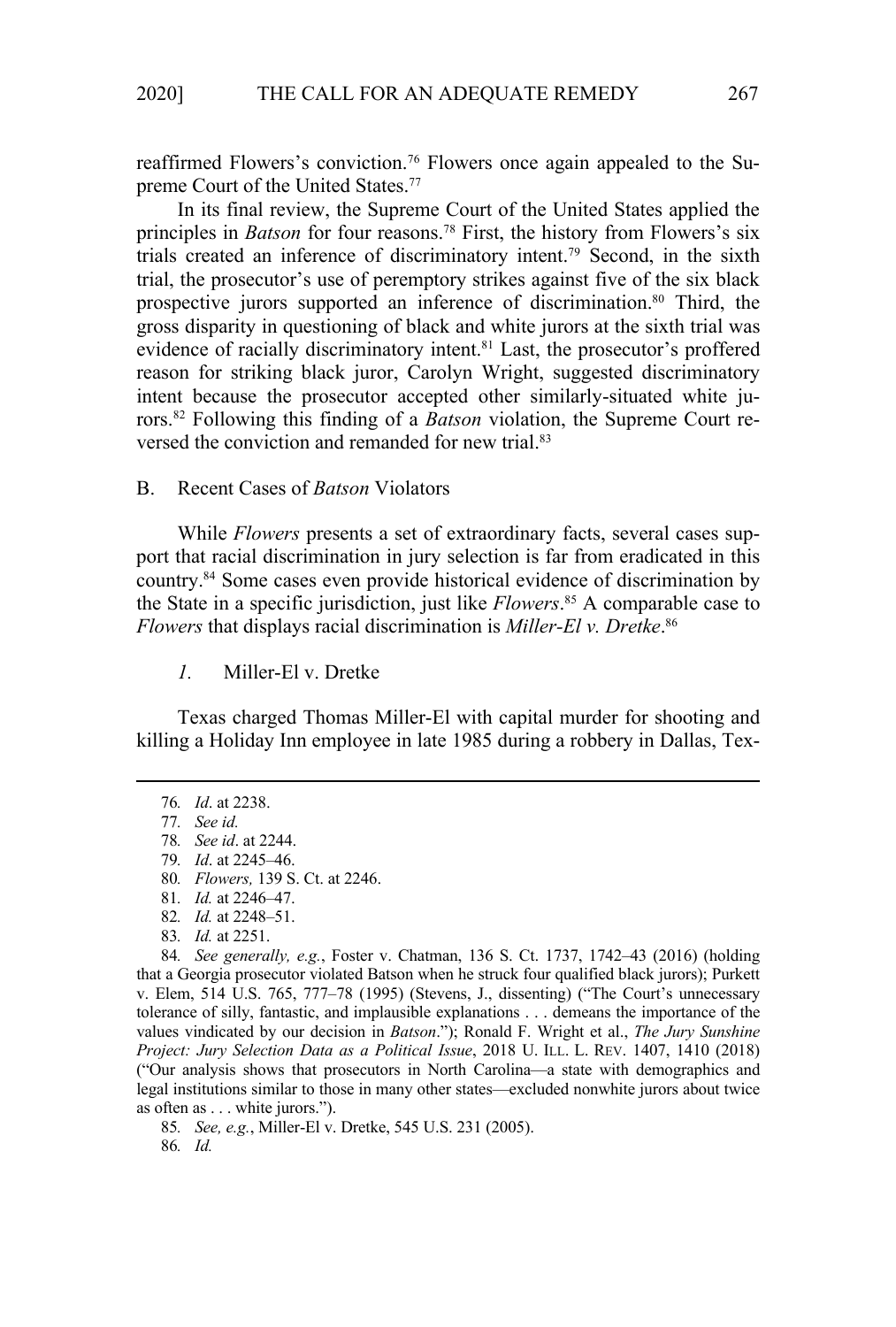as.<sup>87</sup> During jury selection, the prosecutors used peremptory strikes against ten of eleven qualified black prospective jurors.<sup>88</sup> Miller-El objected, claiming that the Dallas County District Attorney's Office had a history of employing peremptory challenges to strike black jurors, rendering the strikes in Miller-El's case illegitimate.89 Because the trial was before *Batson*, the trial court denied Miller-El's request for a new jury because he did not meet his burden under *Swain*, the controlling law at the time.<sup>90</sup> The jury convicted Miller-El and sentenced him to death.<sup>91</sup> Miller-El appealed.<sup>92</sup>

The Supreme Court of the United States decided *Batson* while the appeal was pending, so the Texas Court of Criminal Appeals remanded the matter to the trial court in light of the *Batson* decision.<sup>93</sup> The trial court once again found no demonstration of the prosecutors striking black jurors because of race, and the Texas Court of Criminal Appeals affirmed.<sup>94</sup> Ultimately, the Supreme Court of the United States granted certiorari following the United States Court of Appeals for the Fifth Circuit's rejection of Miller-El's *Batson* claim under 28 U.S.C. § 2254.95

The Court applied an almost identical analysis as in *Flowers*. 96 The Court evaluated the disparity between white and black jurors selected—in this case, the prosecutor employed peremptory strikes to exclude ninety-one percent of the eligible black prospective jurors.97 It applied the side-by-side comparison of black and white venire panelists who are similarly situated.<sup>98</sup> It also criticized the prosecutor's mischaracterizations of a qualified black prospective juror.<sup>99</sup>

The primary similarity to *Flowers*, however, is the evidence supporting a prosecutorial trend of discrimination against black prospective jurors in voir dire.100 The prosecutors employed a procedure in Texas known as the jury shuffle to exclude black jurors.<sup>101</sup> In Texas's criminal procedure, "either side may literally reshuffle the cards bearing panel members' names, thus

<sup>87</sup>*. Id.* at 235–36.

<sup>88</sup>*. Id.* at 240–41 (citing Miller-El v. Cockrell, 537 U.S. 322, 331 (2003)).

<sup>89</sup>*. Id.* at 236.

<sup>90</sup>*. See id.* 

<sup>91</sup>*. Miller-El*, 545 U.S. at 236.

<sup>92</sup>*. See id.*

<sup>93</sup>*. Id.*

<sup>94</sup>*. Id.* at 236–37.

<sup>95</sup>*. Id.* at 237.

<sup>96</sup>*. See id.* at 240–53.

<sup>97</sup>*. Miller-El*, 545 U.S. at 240–41 (citing Miller-El v. Cockrell, 537 U.S. 322, 342 (2003)).

<sup>98</sup>*. See id.* at 241–52.

<sup>99</sup>*. Id.* at 242–44.

<sup>100</sup>*. See id.* at 253.

<sup>101</sup>*. See id.* at 253–55.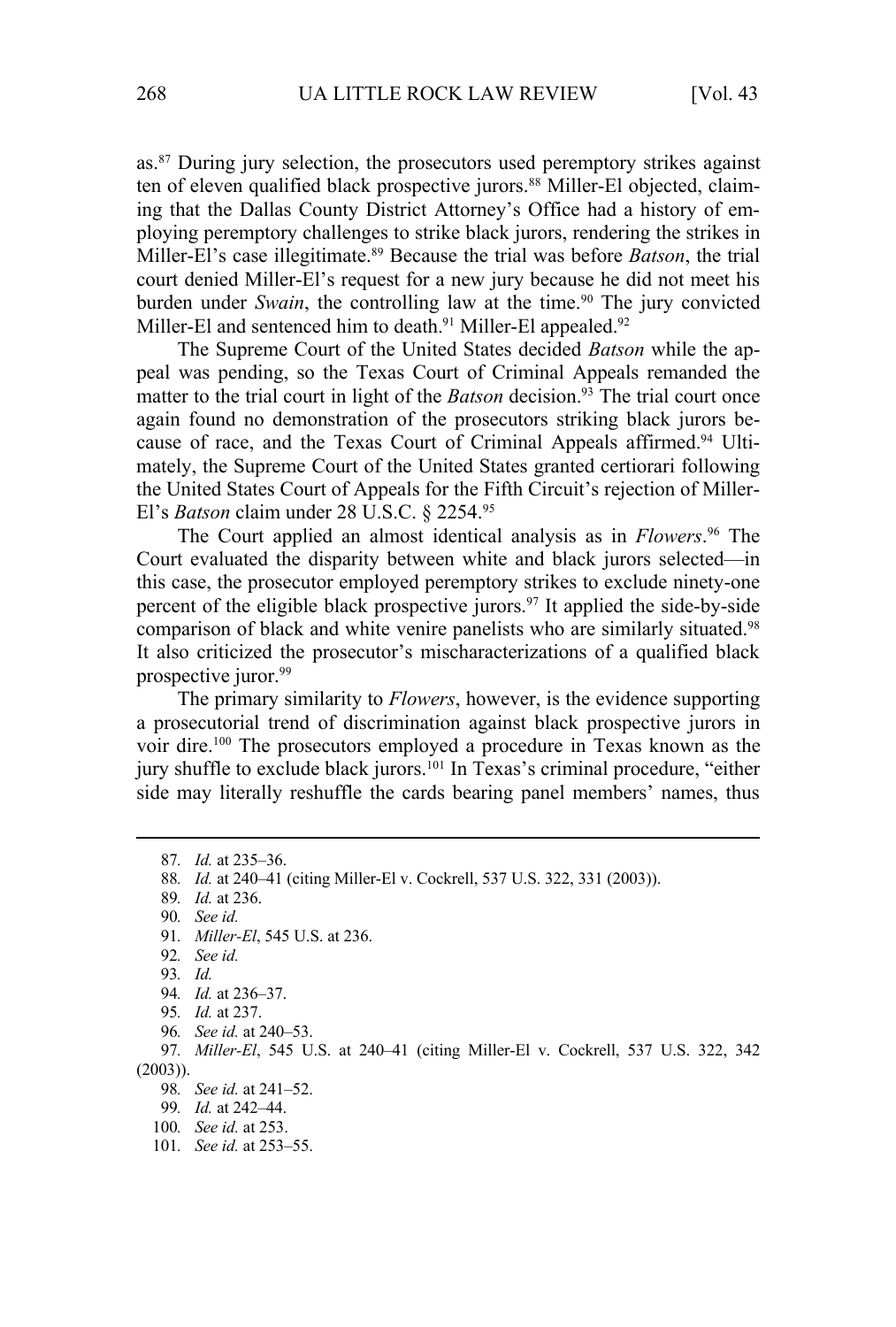rearranging the order in which members of a venire panel are seated and reached for questioning."102 Once the new order is established, the venire members who are "not questioned by the end of the week are dismissed," causing those seated in the back to have a higher probability of dismissal from voir dire.<sup>103</sup>

Last, the evidence of an explicit discriminatory policy of the Dallas County District Attorney's Office was the smoking gun.104 A Dallas County district judge testified that during his time working in the District Attorney's Office from the late 1950s to the early 1960s, "'his superior warned him'" that permitting any blacks on the jury would cost him his job.<sup>105</sup> "[A]nother Dallas County district judge and former assistant district attorney [of the office] from 1976 to 1978 [also] testified that he believed" there was an office policy of excluding black citizens from serving on juries.106 To further support the judges' testimonies, the defense presented evidence of adoption of "a formal policy to exclude minorities from jury service."107 Cases such as *Flowers* and *Miller-El* highlight that racial discrimination in jury selection is not just a coincidence or sporadic occurrence, but rather a "common and flagrant" practice.<sup>108</sup>

# *2.* Foster v. Chatman

In *Foster v. Chatman*, the nature of the racial discrimination in jury selection was not as systematic as in *Miller-El* but was nonetheless obvious.<sup>109</sup> Timothy Foster confessed to killing a seventy-nine-year-old woman in Rome, Georgia.110 During voir dire, the State employed peremptory challenges to strike all four black prospective jurors.<sup>111</sup> Subsequently, the jury convicted Foster for capital murder and sentenced him to death.<sup>112</sup> "The trial court . . . rejected Foster's *Batson* claim."113

During the state habeas proceeding, the court admitted a series of documents from the State's file into evidence.<sup>114</sup> These documents included four copies of the jury venire list with black prospective jurors highlighted in

106*. Id.* 

<sup>102</sup>*. Id.* at 253.

<sup>103</sup>*. Miller-El*, 545 U.S. at 253.

<sup>104</sup>*. See id.* at 263.

<sup>105</sup>*. Id.* at 264 (quoting Miller-El v. Cockrell, 537 U.S. 322, 334 (2003)).

<sup>107</sup>*. Id.* (quoting Miller-El v. Cockrell, 537 U.S. 322, 335 (2003)).

<sup>108</sup>*. See Batson*, 476 U.S. at 103 (Marshall, J., concurring).

<sup>109</sup>*. See generally* Foster v. Chatman, 136 S. Ct. 1737 (2016).

<sup>110</sup>*. Id.* at 1743.

<sup>111</sup>*. Id.* at 1742.

<sup>112</sup>*. Id.*

<sup>113</sup>*. Id.*

<sup>114</sup>*. Id.* at 1743–44.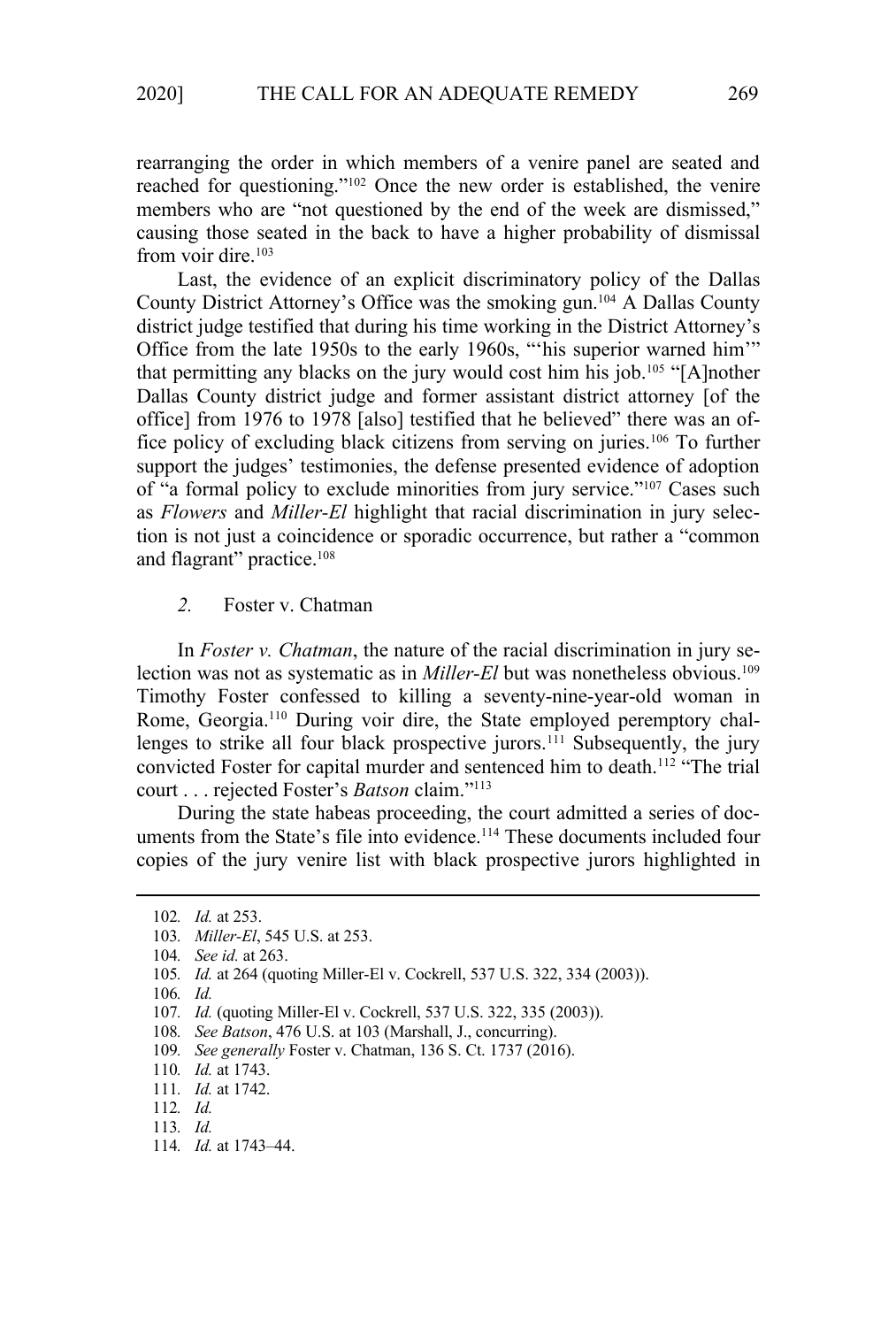green and a "legend . . . indicat[ing] that the green highlighting 'represents Blacks.'"115 The court also admitted handwritten documents with notations such as "*NO*. No *Black* Church," listing all the black prospective jurors under "definite NO's," and labeling a few black potential jurors "B#1," "B#2," and "B#3."116 Even with evidence of this notation, the Supreme Court of Georgia rejected Foster's *Batson* argument.<sup>117</sup>

The Supreme Court of the United States reversed the Supreme Court of Georgia's decision, finding that "the prosecution's file plainly demonstrate[d] a concerted effort to keep black prospective jurors off the jury."<sup>118</sup> As suggested by the Court's language, the prosecution's conduct in this case was a team effort and likely resulted from office culture.<sup>119</sup> Although Foster did not introduce historic evidence, the prosecution acted deliberately and intentionally.<sup>120</sup>

#### *3. Racial Discrimination Beyond the South*

Although the cases presented originated in the South, the misuse of peremptory challenges to strike black jurors is not limited to southern jurisdictions.<sup>121</sup> In January 2019, the American Civil Liberties Union filed an amicus brief on behalf of a California prisoner whom an all-white jury convicted and sentenced to death.<sup>122</sup> With the first trial resulting in a hung jury, the prosecutor struck all prospective black jurors in both proceedings—three in the first trial and four in the second.123 The prosecutor reasoned that the jurors' acceptance of the O.J. Simpson verdict was the basis for striking; however, the State did not strike non-black jurors for also accepting the O.J. Simpson verdict.<sup>124</sup> Another example of this practice in a non-southern jurisdiction is *Purkett v. Elem*. 125 In this situation, a Missouri prosecutor used

- 119*. See id.* at 1744, 1755.
- 120*. See id.* at 1744.

- 123*. Id.* at 4–5, 2019 WL 315285, at \*4–\*5.
- 124*. Id.* at 5, 2019 WL 315285, at \*5.
- 125. 514 U.S. 765, 766 (1995) (per curiam).

<sup>115</sup>*. Foster*, 136 S. Ct. at 1744.

<sup>116</sup>*. Id.*

<sup>117</sup>*. Id.* at 1745.

<sup>118</sup>*. Id.* at 1755.

<sup>121</sup>*. See* Jim Craig, *Fighting Racism in Jury Selection*, RODERICK & SOLANGE MACARTHUR JUST. CTR. (June 27, 2019), https://www.macarthurjustice.org/blog/fightingracism-in-jury-selection/ ("This evil [of racially based jury selection practices] isn't limited to courts in the South"); s*ee generally also, e.g.*, Purkett v. Elem, 514 U.S. 765, 766 (1995); Brief Amici Curiae of the ACLU, the ACLU of Southern California, and the Roderick and Solange MacArthur Justice Center, in Support of Petitioner at 2, Smith v. California, 139 S. Ct. 2774 (2019) (No. 18-7094), 2019 WL 315285, at \*2 [hereinafter *Amici Curiae Brief*].

<sup>122</sup>*. See Amici Curiae Brief*, *supra* note 121, at 2, 2019 WL 315285, at \*2.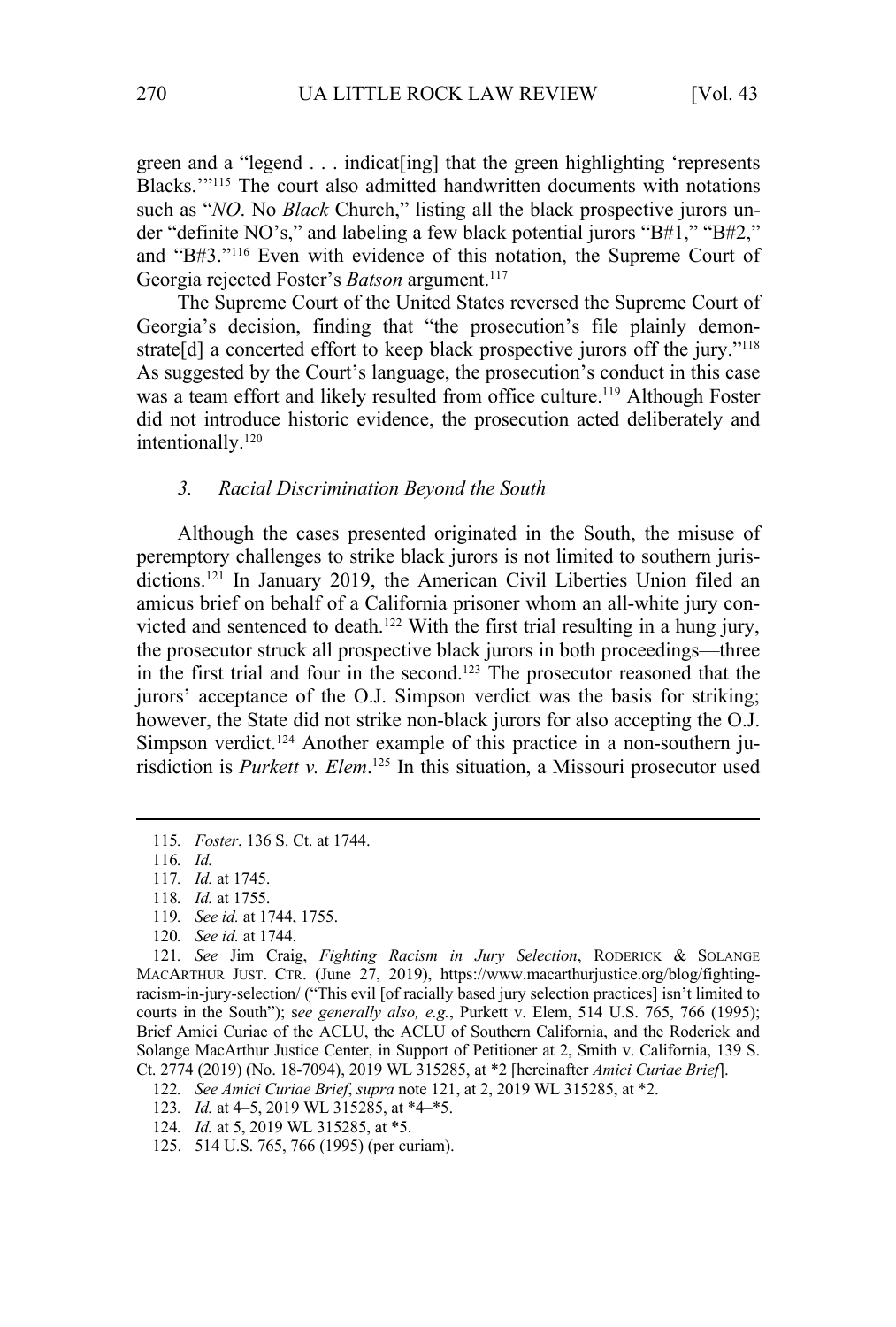peremptory challenges to strike two black men.126 The prosecutor's basis for striking the two men was their hair and facial hair.<sup>127</sup> Although these two examples are pebbles in a large pond, they provide evidence that racial discrimination in jury selection is not a southern issue but a national one.<sup>128</sup>

## C. Jurisdictions with Historical Discrimination

Some jurisdictions have a record of racial discrimination in jury selection. In Houston County, Alabama, from 2005 to 2009, prosecutors used peremptory strikes to exclude eighty percent of the black qualified prospective jurors in death penalty cases.<sup>129</sup> In Dallas County, Alabama, the prosecutor's office used 157 of 199 peremptory strikes to eliminate black prospective jurors in twelve reported cases since *Batson*. 130 In Louisiana, both the Caddo Parish and the Jefferson Parish District Attorney's Offices have a history of significant disparities in the use of peremptory challenges against white and black venire members.<sup>131</sup> In Jefferson Parish, prosecutors struck black prospective jurors "at more than three times the rate" of white prospective jurors between 1994 and 2002.<sup>132</sup> In Caddo Parish between 2003 and 2012, some individual prosecutors struck black prospective jurors four to five times more often than prospective jurors who were not black.<sup>133</sup> Prosecutors in the Chattahoochee Judicial Circuit in Georgia used eighty-three percent of their peremptory strikes against blacks in the years before and after *Batson*. 134 These statistics further support that racially discriminatory peremptory challenges are not isolated incidents, but rather a calculated strategy in some jurisdictions.<sup>135</sup>

<sup>126</sup>*. Id.*

<sup>127</sup>*. Id.*

<sup>128</sup>*. See* Craig, *supra* note 121.

<sup>129.</sup> EQUAL JUSTICE INITIATIVE, *supra* note 13, at 14.

<sup>130</sup>*. Id.*

<sup>131</sup>*. See* URSULA NOYE, REPRIEVE. AUSTL., BLACKSTRIKES: A STUDY OF THE RACIALLY DISPARATE USE OF PEREMPTORY CHALLENGES BY THE CADDO PARISH DISTRICT ATTORNEY'S OFFICE 2 (2015), http://www.criiasupr.org/multimedia/documents/Blackstrikes%20Caddo %20Parish%20August%202015.pdf; *see also* RICHARD BOURKE ET AL., LA. CRISIS ASSISTANCE CTR., BLACK STRIKES: A STUDY OF THE RACIALLY DISPARATE USE OF PEREMPTORY CHALLENGES BY THE JEFFERSON PARISH DISTRICT ATTORNEY'S OFFICE 1 (2003), https://capitalpunishmentincontext.org/files/resources/race/BlackStrikes.pdf.

<sup>132.</sup> BOURKE, *supra* note 131, at 7.

<sup>133.</sup> NOYE,*supra* note 131, at 2, 11.

<sup>134.</sup> EQUAL JUSTICE INITIATIVE, *supra* note 13, at 14.

<sup>135</sup>*. See id.* at 6.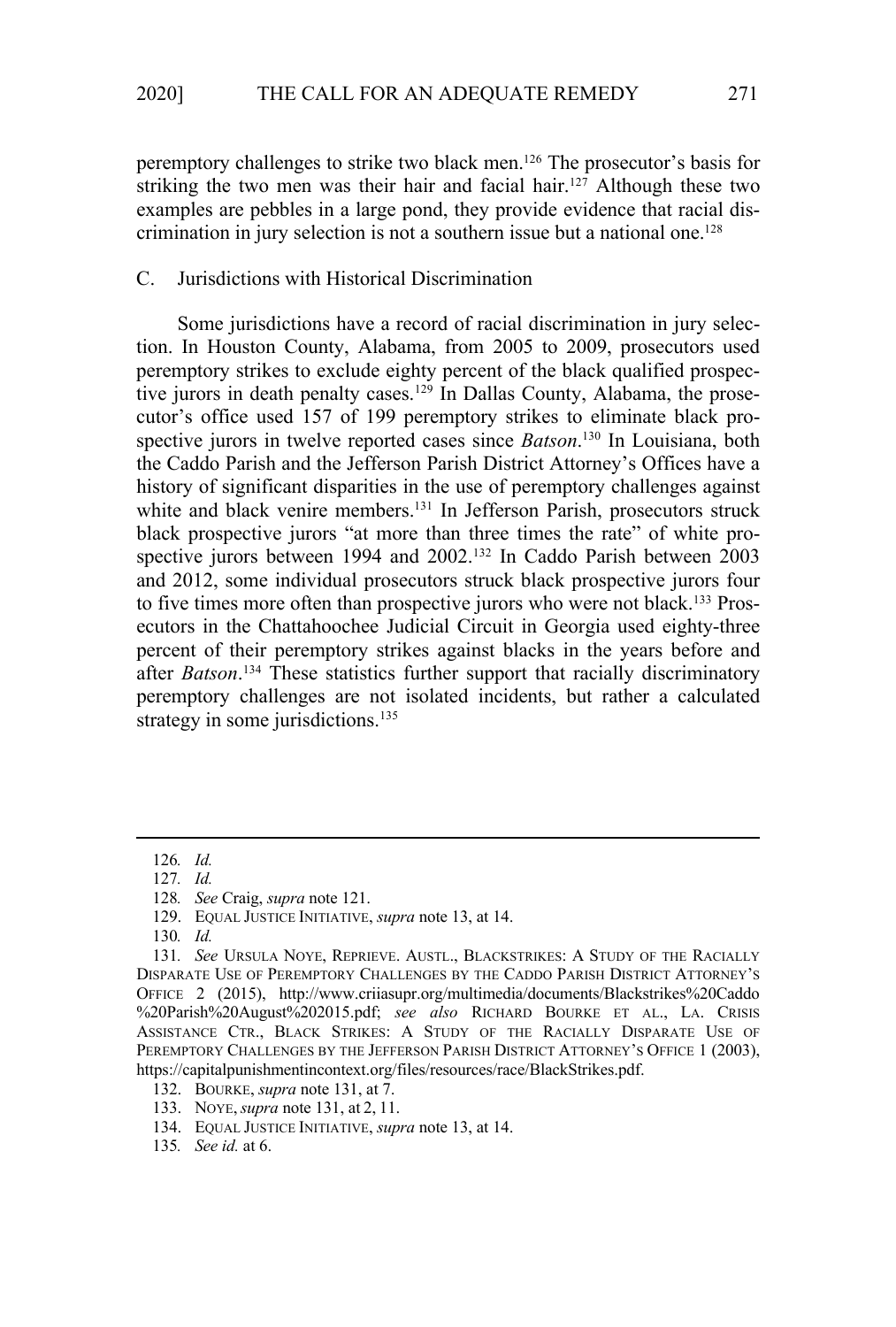#### IV. CREATING AN ADEQUATE REMEDY

As discussed *supra*, it is evident that racial discrimination in jury selection is far from eradicated.136 Thirty-five years removed from the *Batson* decision, defendants still have the potential of facing all-white juries as a result of the unlawful and discriminatory use of peremptory challenges.<sup>137</sup> *Batson* does not quite hit the mark, so other remedies must be explored to eradicate the improper use of peremptory challenges.

#### A. How *Batson* Falls Short

Concurring in the *Batson* decision, Justice Thurgood Marshall predicted the trend exhibited in *Flowers* more than thirty years prior.138 He recognized that the discriminatory use of peremptory challenges "ha[d] become both common and flagrant."<sup>139</sup> Justice Marshall further predicted that simply changing the evidentiary standard for a prima facie case of purposeful racial discrimination would not eliminate racial discrimination from the juryselection process.<sup>140</sup> He argued that prosecutors can offer any race-neutral reason for employing a peremptory challenge, and "trial courts are ill equipped to second-guess those reasons."141 Although he agreed with the majority opinion, Justice Marshall suggested going a step further by creating an adequate remedy to eradicate racial discrimination.<sup>142</sup>

The majority "d[id] not share" in Justice Marshall's skepticism.143 The majority instead contended that prosecutors would "fulfill their duty to exercise their challenges only for legitimate purposes" and trusted in the supervision of the trial court judges during voir dire.<sup>144</sup> The majority believed that the standard adopted in *Batson* would ensure that a State did not employ peremptory challenges to strike black jurors on the basis of race.145 *Flowers*, a case beginning only about ten years after *Batson*, however, supports Justice Marshall's contention that *Batson* was not sufficient to eliminate racial discrimination in jury selection.146 The three main reasons the *Batson* procedure falls short are 1) the acceptance of any race-neutral reason to overcome

138*. See* Batson v. Kentucky, 476 U.S. 79, 102–03 (1986) (Marshall, J., concurring).

- 143*. Id.* at 99 n.22.
- 144*. Batson*, 476 U.S. at 99 n.22.
- 145*. See id.*

<sup>136</sup>*. See supra* Part III.

<sup>137</sup>*. See Amici Curiae Brief*, *supra* note 121, at 2, 2019 WL 315285, at \*2.

<sup>139</sup>*. Id.* at 103.

<sup>140</sup>*. See id.* at 105.

<sup>141</sup>*. Id.* at 106.

<sup>142</sup>*. See id.* at 105.

<sup>146</sup>*. See id.* at 102–03; *see generally* Flowers v. Mississippi, 139 S. Ct. 2228, 2234–38 (2019).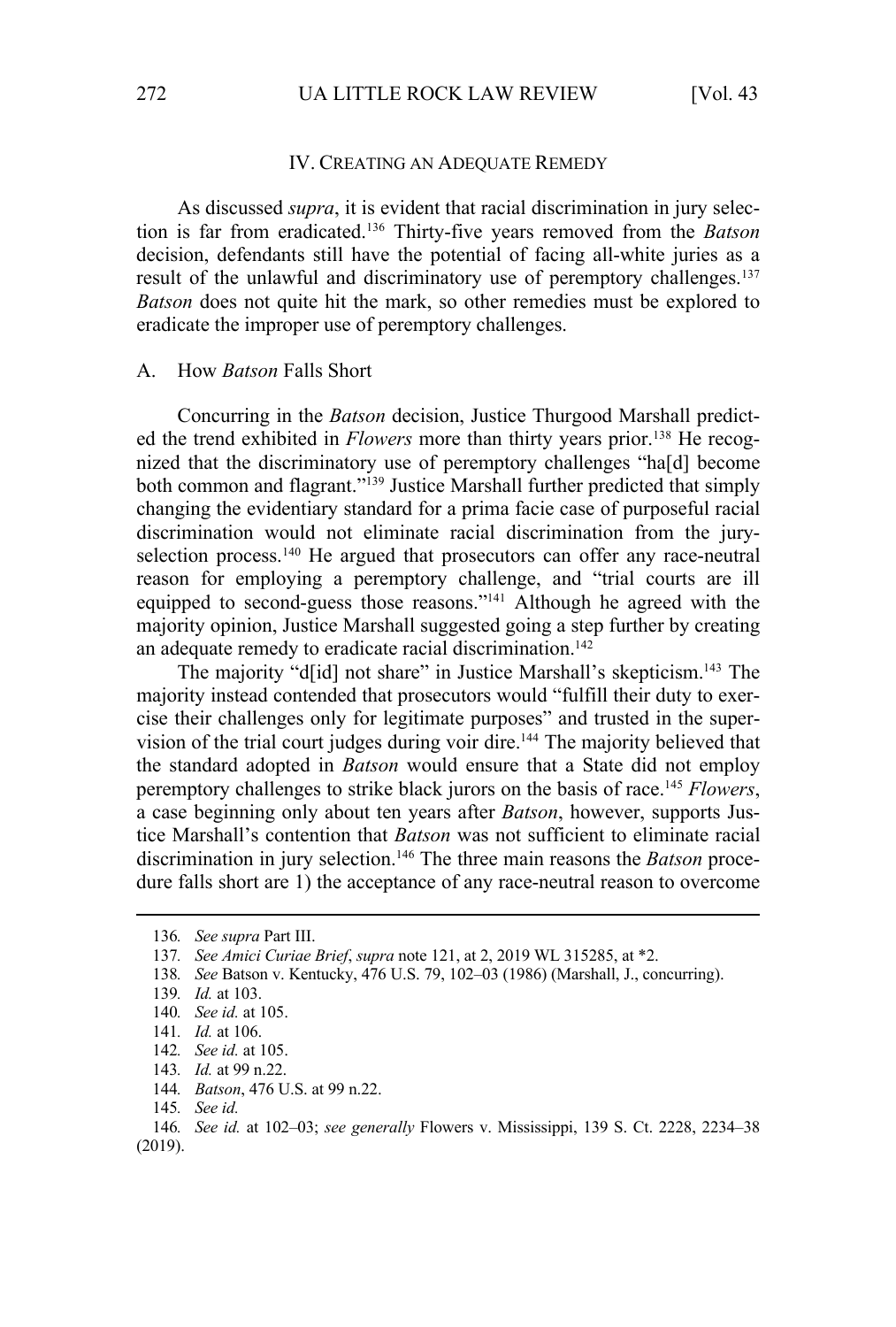*Batson* challenges; 2) the lack of remedy for the violation; and 3) the inability to resolve the ongoing community impact.

#### *1. Any Race-Neutral Reason Is Acceptable*

When a defendant provides sufficient evidence to support a prima facie case under *Batson*, the burden shifts to the prosecutor to provide a raceneutral reason for the State's peremptory strikes against minorities.<sup>147</sup> As Justice Marshall predicted, this burden over the course of time has conditioned prosecutors simply to learn how to play the game.<sup>148</sup> Prosecutors have attempted a myriad of race-neutral reasons for employing peremptory strikes and are successful in the trial courts.149 In an Illinois case, the judge listed several race-neutral explanations that have been successful in state trial courts.<sup>150</sup> These include but are not limited to: "too old," "too young," "single," "over-educated," "renter," "lack of family contact," "juror lived alone," "unemployed spouse," and hair style.<sup>151</sup>

# *2. Inadequate Remedy for the Violation*

Another issue is the *Batson* holding does not go far enough to provide "a remedy adequate to eliminate [] discrimination."152 As evident in *Flowers*, the risk of re-trying a case is not a strong enough deterrent to eradicate racial discrimination from jury selection.<sup>153</sup> Flowers was tried six times, and the prosecutor employed peremptory challenges to strike black jurors in four out of those six trials.154 Jurisdictions, such as Dallas County, Alabama, have a history of excluding blacks from juries.<sup>155</sup> Unfortunately, these common occurrences several years after *Batson* prove that the holding was not the deterrent that the *Batson* Court hoped for.156

Contrary to the *Batson* Court's assertion, it is also evident in *Flowers* that the State has not always upheld its duty to employ peremptory challenges for legitimate purposes.<sup>157</sup> To their dismay, defendants who fall vic-

153*. See generally* Flowers v. Mississippi, 139 S. Ct. 2228, 2234–35 (2019).

156*. See Batson*, 476 U.S. at 99 n.22.

<sup>147</sup>*. See Batson*, 476 U.S. at 93–94.

<sup>148</sup>*. See id.* at 106; *see also* Nancy S. Marder, *Justice Stevens, the Peremptory Challenge, and the Jury*, 74 FORDHAM L. REV. 1683, 1706 (2006).

<sup>149</sup>*. See* People v. Randall, 671 N.E.2d 60, 65–66 (Ill. App. Ct. 1996).

<sup>150</sup>*. Id*.

<sup>151</sup>*. Id.* 

<sup>152</sup>*. Batson*, 476 U.S. at 105 (Marshall, J., concurring).

<sup>154</sup>*. See id.*

<sup>155.</sup> EQUAL JUSTICE INITIATIVE, *supra* note 13, at 14.

<sup>157</sup>*. See Flowers*, 139 S. Ct. at 2234–35; *see also Batson*, 476 U.S. at 99 n.22.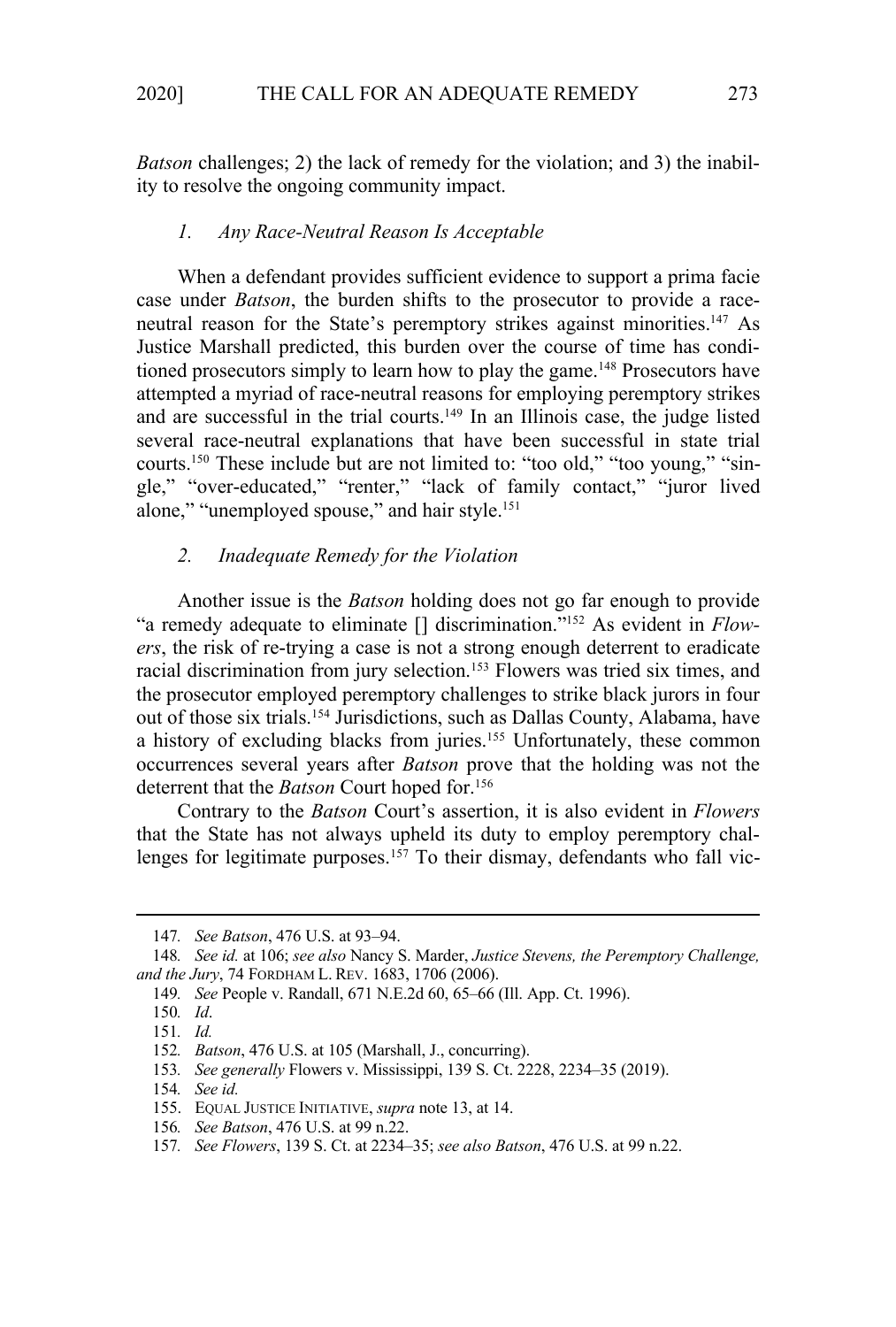tim to these unlawful acts usually pay the price.<sup>158</sup> Although Mississippi dismissed the charges against him, Flowers spent twenty-three years "locked in a box."159 The facts of Flowers's case only demonstrate that *Batson* fails to provide an adequate remedy for such a severe constitutional violation.<sup>160</sup>

## *3. Unable to Resolve Ongoing Community Impact*

A component that is sometimes forgotten is how racial discrimination in jury selection affects the community at large.<sup>161</sup> Justice Powell stated that "[d]iscrimination within the judicial system is most pernicious because it is 'a stimulant to that race prejudice which is an impediment to securing to [black citizens] that equal justice which the law aims to secure to all others."<sup>162</sup> This does not apply only to defendants, but to prospective black jurors as well.<sup>163</sup> Discriminatory peremptory challenges lead citizens to question the fairness of our country's justice system.164

### B. What Kind of Remedy

It is clear that the *Batson* procedure is not a catch all in addressing discriminatory peremptory challenges. As Justice Marshall suggested, a more adequate remedy is necessary.165 The majority in the *Batson* decision suggested two possible options: 1) discharge the venire and select a new petit jury, or 2) reinstate the improperly challenged juror.<sup>166</sup> Viewing the Court's suggestion as a default rule rather than a mandate, some states even tried enacting their own remedies.<sup>167</sup> Justice Marshall believed an adequate reme-

- 164*. Batson*, 478 U.S. at 87; Marder, *supra* note 161, at 1191.
- 165*. See Batson*, 478 U.S. at 105 (Marshall, J., concurring).
- 166*. See id.* at 99 n.24 (majority opinion).

<sup>158</sup>*. See* EQUAL JUSTICE INITIATIVE, *supra* note 13, at 13.

<sup>159.</sup> Jason Slotkin, *After 6 Trials, Prosecutors Drop Charges Against Curtis Flowers*, NPR (Sept. 5, 2020, 5:01 PM), https://www.npr.org/2020/09/05/910061573/after-6-trialsprosecutors-drop-charges-against-curtis-flowers ("I am finally free from the injustice that left me locked in a box for nearly twenty three years . . . ."); *see* Rick Rojas, *After 6 Murder Trials and 23 Years, Curtis Flowers Is Granted Bail*, N.Y. TIMES (Dec. 16, 2019), https://www.nytimes.com/2019/12/16/us/curtis-flowers-murder.html.

<sup>160</sup>*. See Flowers*, 139 S. Ct. at 2234–35.

<sup>161</sup>*. See* Nancy S. Marder, Foster v. Chatman*: A Missed Opportunity for* Batson *and the Peremptory Challenge*, 49 CONN. L. REV. 1137, 1185 (2017).

<sup>162</sup>*. Batson*, 478 U.S. at 87–88 (quoting Strauder v. West Virginia, 100 U.S. 303, 308 (1880)) (alteration in original).

<sup>163</sup>*. Id.* at 87; Marder, *supra* note 161, at 1185.

<sup>167</sup>*. See* Marder, *supra* note 161, at 1176–80 (analyzing the short-lived North Carolina Racial Justice Act of 2009 which provided the remedy of taking the death penalty "off the table" for capital cases and allowed defendants to prove that race was "a significant factor" in jury selection); *see also* Jason Mazzone, Batson *Remedies*, 97 IOWA L. REV. 1613, 1624–25 (2012).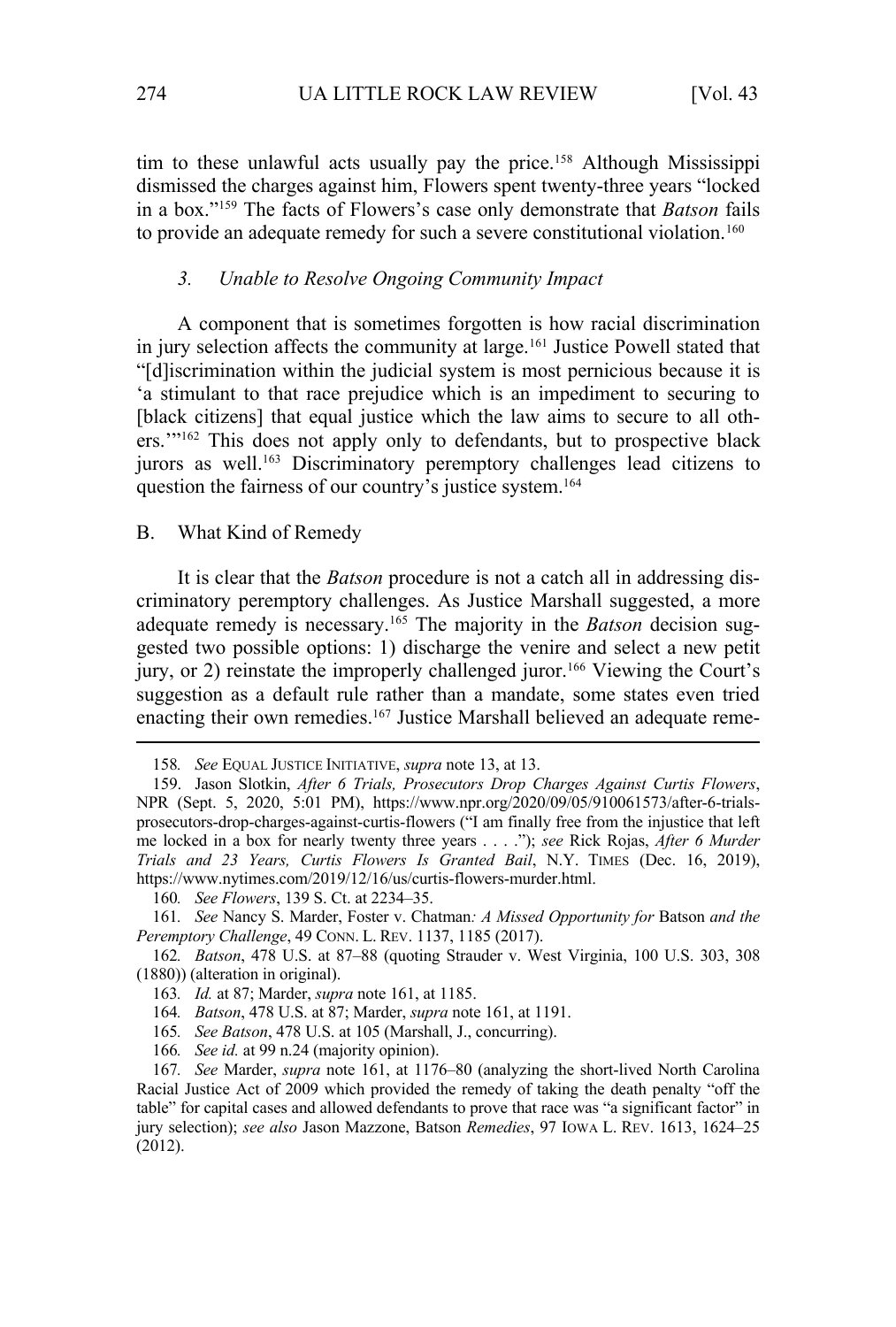dy must deter racial discrimination in the criminal justice system.168 Two remedies that focus on this goal are sanctions and the disqualification from participation in re-trial.169

#### *1. Sanctions*

Very few states employ sanctions as a remedy in criminal proceedings, but that does not make them any less effective.170 Comparatively, in the Federal Rules of Civil Procedure, Rule 11 outlines the procedure for the issuance of sanctions.171 Rule 11 was enacted to encourage "lawyers [to] act more responsibly to the court."<sup>172</sup> In efforts to achieve that goal, subdivision (c) was drafted as a deterrent from irresponsible behavior by attorneys.173 The Advisory Committee viewed monetary sanctions as a penalty for lawyers who violated Rule  $11(b)$ .<sup>174</sup>

Prosecutors, like civil litigators, are responsible to the courts.<sup>175</sup> Courts have no reason to believe that monetary sanctions in civil litigation would not also be an effective deterrent in a criminal trial. Some states, like California, seem to agree and have expanded their civil procedure sanction rule to criminal trials.176 The Supreme Court of California has also supported the use of monetary sanctions as a remedy for *Batson* violations in some situations.177 As discussed *supra*, the remedy should deter and eliminate racial discrimination in jury selection.<sup>178</sup> Imposing sanctions on prosecutors who repeatedly employ racially discriminatory peremptory challenges can be an adequate remedy.

169*. See* EQUAL JUSTICE INITIATIVE, *supra* note 13, at 45.

171. FED. R. CIV. P. 11(c).

172. GEORGENE M. VAIRO, AMERICAN BAR ASSOCIATION, RULE 11 SANCTIONS § 1.03  $(2004).$ 

173*. See* FED. R. CIV. P. 11(c)(4).

174. FED. R. CIV. P. 11(b)–(c) advisory committee's note to 1993 amendment.

177*. See* Mazzone, *supra* note 167, at 1624–25.

178*. See* Batson v. Kentucky, 476 U.S. 79, 105 (1986); People v. Johnson, 765 N.Y.S.2d 199, 201 (Sup. Ct. 2003) ("Since the goal of *Batson* is the elimination of racial discrimination in jury selection, it is counterproductive to fail to sanction purposeful discrimination in jury selection by forfeiting the disputed challenge.").

<sup>168</sup>*. See Batson*, 476 U.S. at 103 (Marshall, J., concurring) ("That goal can be accomplished only by eliminating peremptory challenges entirely.")

<sup>170</sup>*. See, e.g.*, People v. Muhammad, 133 Cal. Rptr. 2d 308, 317–19 (Cal. Ct. App. 2003) (discussing sanctions in the context of improper peremptory challenges under California law).

<sup>175</sup>*. See Criminal Justice Standards for the Prosecution Function*, A.B.A. (2017), https://www.americanbar.org/groups/criminal\_justice/standards/ProsecutionFunctionFourthE dition/#:~:text=(a)%20The%20prosecutor%20should%20act,defendant%2C%20victims %2C%20and%20witnesses ("The prosecutor is . . . an officer of the court.").

<sup>176</sup>*. See* People v. Muhammad, 133 Cal. Rptr. 2d 308, 317 (Cal. Ct. App. 2003) (citing People v. Tabb, 279 Cal. Rptr. 480 (Cal. Ct. App. 1991)).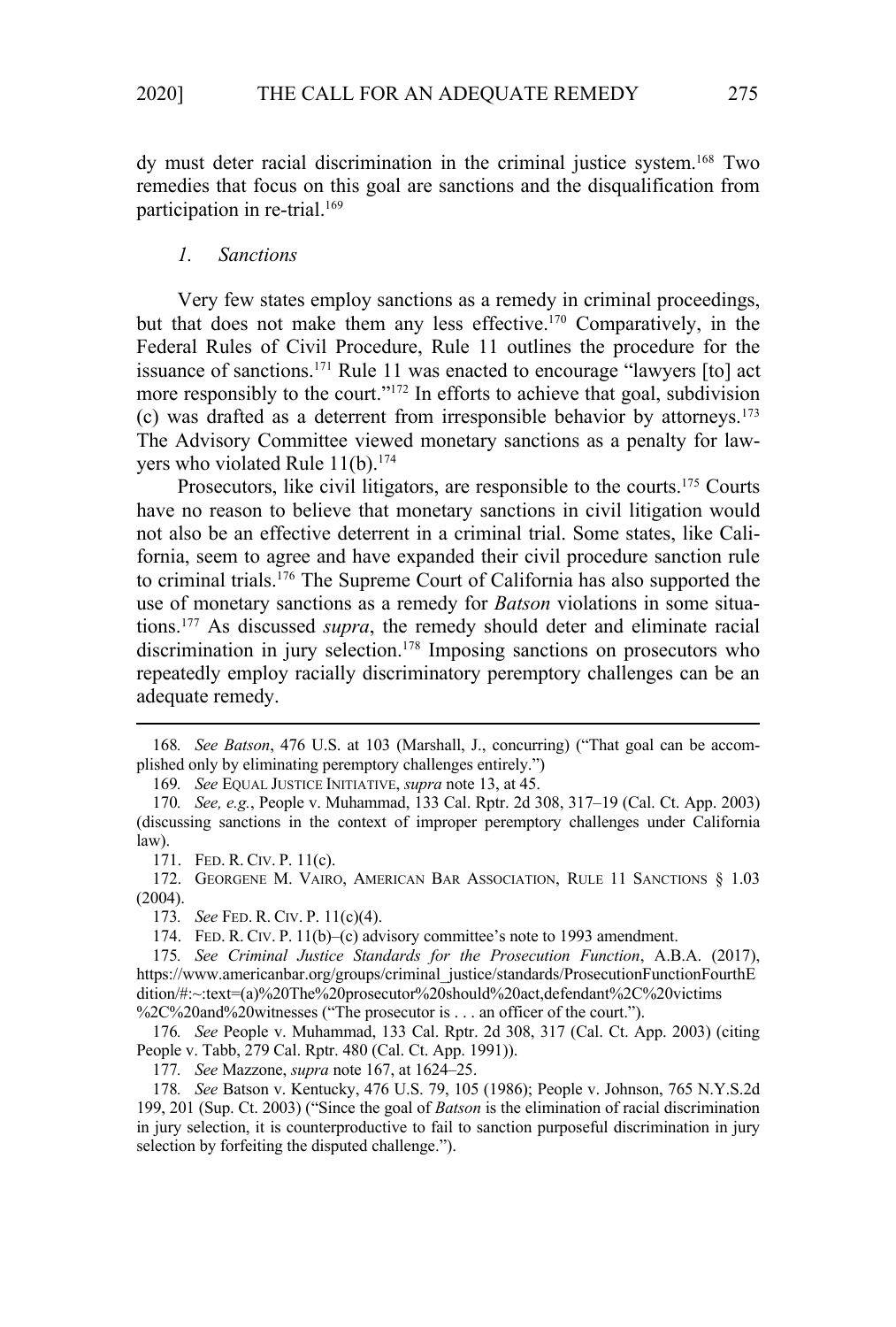In practice, this remedy will act as an extra step to *Batson*. Initially, the defendant must show a prima facie case of purposeful discrimination as held in *Batson*. 179 To employ sanctions as a remedy, the defendant must allege that the prosecutor has demonstrated a history of racial discrimination in jury selection. Facts demonstrating a history of discrimination include the exclusion of a racial group from jury selection over an extended period of time,<sup>180</sup> office policies that promote the use of racially discriminatory peremptory challenges,<sup>181</sup> previous findings of *Batson* violations in earlier trials,<sup>182</sup> and any other proof of systemic exclusion of a particular racial group.183 If a defendant does not allege facts to infer a discriminatory history, the court may not issue monetary sanctions. If the court finds a *Batson* violation, similar to in civil proceedings, a defendant may move for the imposition of monetary sanctions or the court itself may issue monetary sanctions as an adequate remedy.

## *2. Disqualification from Participation in the Re-trial*

In *Swain v. Alabama*, the Court acknowledged that a State's "purposeful or deliberate" exclusion of blacks from jury selection due to their race violates the Equal Protection Clause of the Fourteenth Amendment.184 The key words are "purposeful" and "deliberate." Because the employment of peremptory challenges for a racially discriminatory purpose is no accident, a prosecutor who uses this strategy should not reap the benefits of preparing for re-trial.<sup>185</sup> That same prosecutor, if given the opportunity, may employ the same discriminatory strategy but simply try to use different discriminatory tactics. To eradicate the implicit advantage of re-trial, appellate courts should issue the disqualification of *Batson* violators in the new trial.

As an example, the prosecutor in *Flowers* used five of his six peremptory challenges in the sixth trial against five black prospective jurors, "leav-

<sup>179</sup>*. Batson*, 476 U.S. at 93–94.

<sup>180</sup>*. See id.* at 94.

<sup>181</sup>*. See* Miller-El v. Dretke, 545 U.S. 231, 264 (2005) (quoting Miller-El v. Cockrell, 537 U.S. 322, 334–35 (2003)).

<sup>182</sup>*. See* Flowers v. Mississippi, 139 S. Ct. 2228, 2246 (2019).

<sup>183</sup>*. See Batson*, 476 U.S. at 93–95.

<sup>184</sup>*. Id.* at 84 (quoting Swain v. Alabama, 380 U.S. 202, 203–04 (1965)).

<sup>185</sup>*. Cf.* People v. Willis, 43 P.3d 130, 137 (Cal. 2002) ("[S]ituations can arise in which the remedy of mistrial and dismissal of the venire accomplish nothing more than to reward improper voir dire challenges and postpone trial. Under such circumstances, and with the assent of the complaining party, the trial court should have the discretion to issue appropriate orders short of outright dismissal of the remaining jury, including assessment of sanctions against counsel whose challenges exhibit group bias and reseating any improperly discharged jurors if they are available to serve.").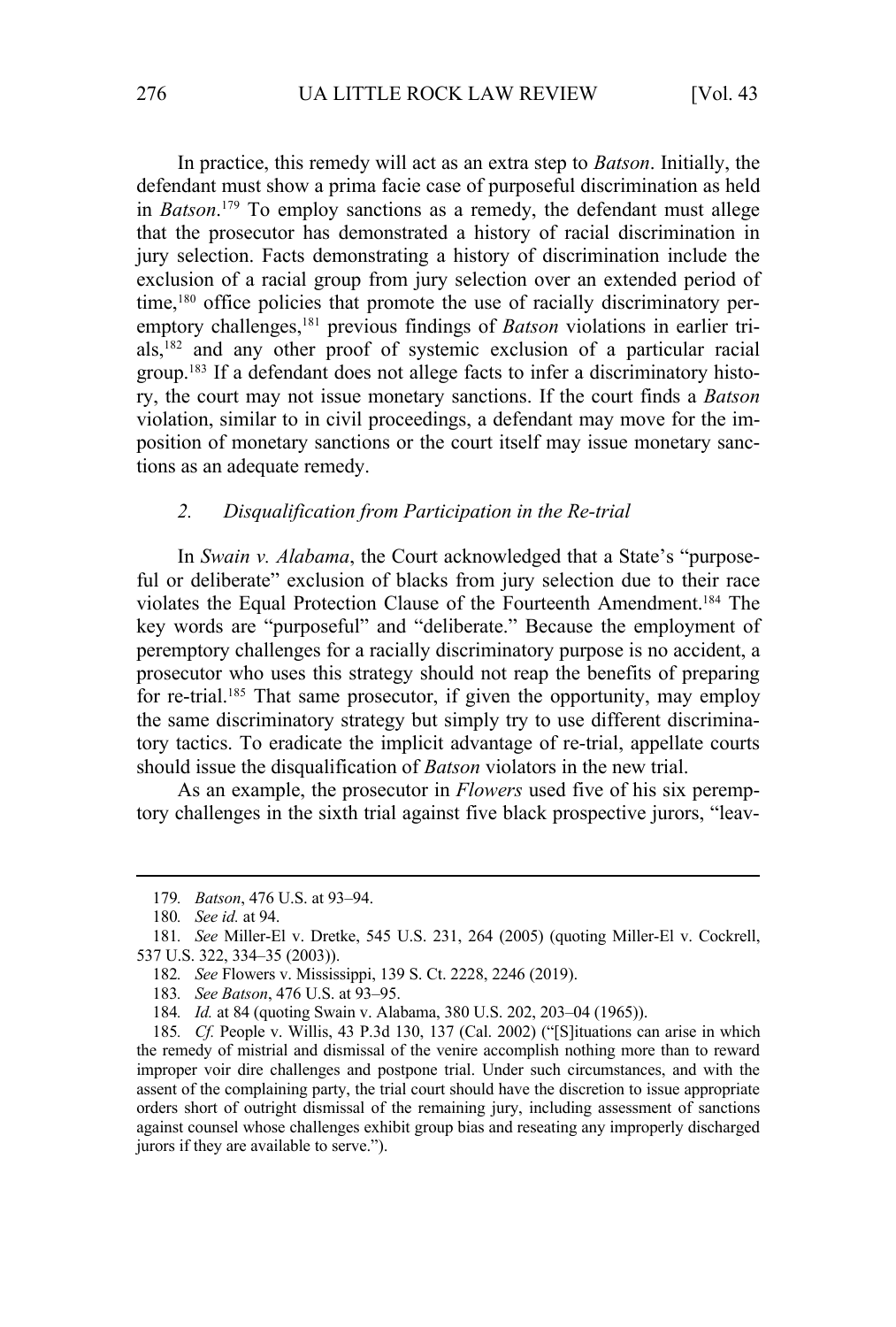ing one black juror to sit on the jury."186 As the *Flowers* Court recognized, however, precedent views every racially motived peremptory strike as a constitutional violation.187 It is simply unjust to subject a defendant to the same prosecutor who demonstrated discriminatory intent due to the nature of the violation and the purposeful nature of the act. As the *Flowers* Court emphasized, "[i]n the eyes of the Constitution, one racially discriminatory peremptory strike is one too many."188 Now, imagine if Evans was disqualified from participating in the fourth trial.189 The likelihood of there being a sixth trial becomes slimmer because Evans could not continue his purposeful and deliberate acts of discrimination.

### C. Reasons for Imposing These Remedies

The remedies previously discussed not only serve as a deterrent to future misuse of peremptory challenges but, more importantly, promote key principles of this country's criminal justice system. Sanctions and disqualifications from participation in re-trial 1) promote the interest of justice in criminal trials and 2) protect the integrity of the legal profession.

# *1. To Promote the Interest of Justice in Criminal Trials*

Rule 33 of the Federal Rules of Criminal Procedure provides when a motion for a new trial may be granted.<sup>190</sup> A court may "vacate a[] judgment and grant a new trial" is when "the interest of justice so requires."191 The *Batson* Court has also suggested this as a remedy.<sup>192</sup> As previously discussed, the threat of a new trial is an inadequate remedy. What good is having a new trial if the same wrongdoing can occur?

Prosecutors bear the burden of representing two interests: the state and justice.<sup>193</sup> Justice, however, does not exclusively relate to convictions.<sup>194</sup> To promote the interest of justice in criminal trials, prosecutors must refrain from using racially discriminatory peremptory challenges.195 A prosecutor must recognize that justice is not exclusively for the victim.196 It is for the

<sup>186</sup>*. Flowers*, 139 U.S. at 2237.

<sup>187</sup>*. See id.* at 2242.

<sup>188</sup>*. Id.* at 2241.

<sup>189</sup>*. See generally id.* at 2236–37.

<sup>190</sup>*. See* FED. R. CRIM. P. 33(a).

<sup>191</sup>*. Id.*

<sup>192</sup>*. See* Batson v. Kentucky, 476 U.S. 79, 99 n.24 (1986).

<sup>193.</sup> Justin Murray, *Reimagining Criminal Prosecution: Toward a Color-Conscious Professional Ethic for Prosecutors*, 49 AM. CRIM. L. REV. 1541, 1571 (2012).

<sup>194</sup>*. See id.*

<sup>195</sup>*. See Batson*, 476 U.S. at 86–87.

<sup>196</sup>*. See id.* at 87.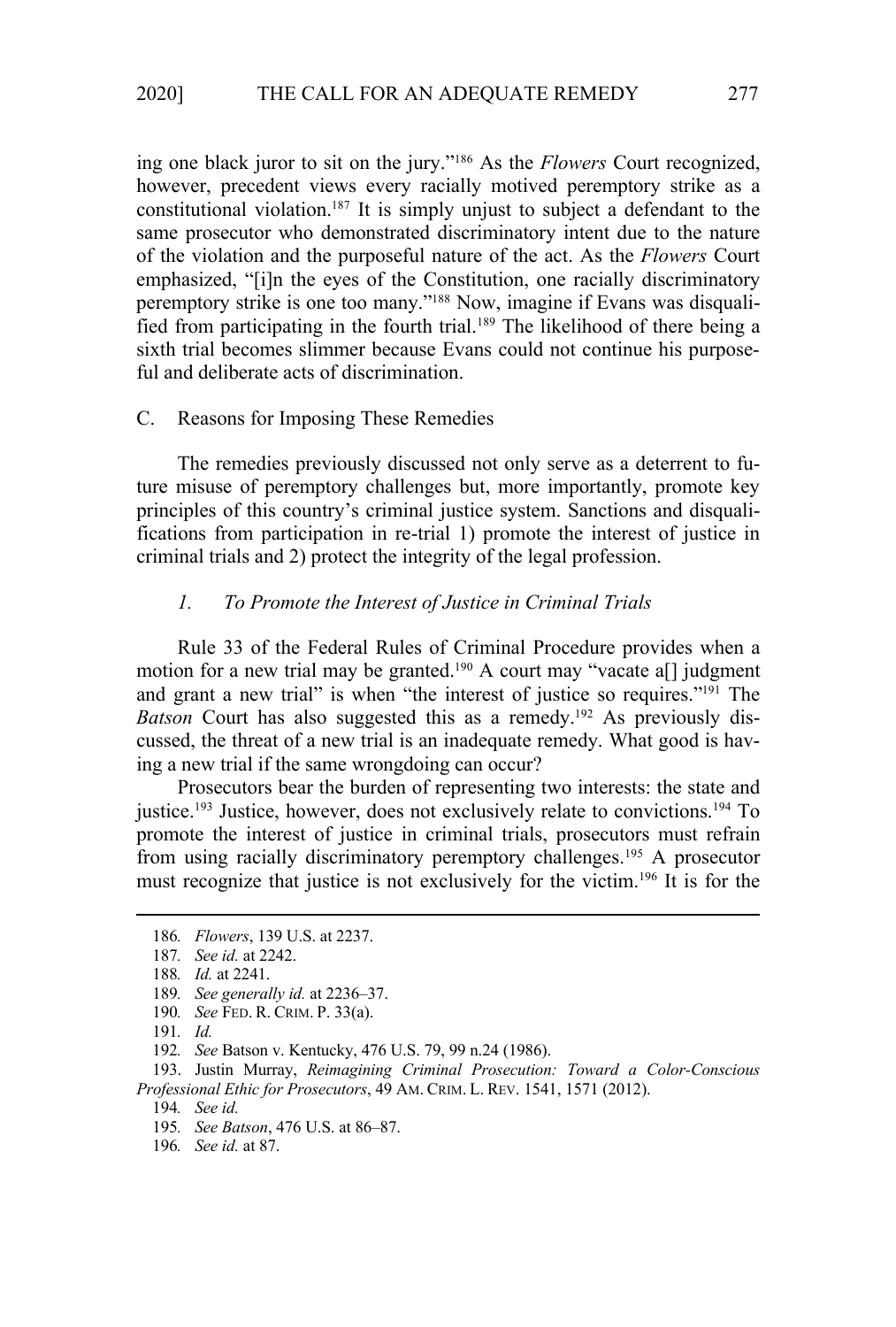juror who seeks to fulfill his or her civic duty.<sup>197</sup> It is for the defendant who is entitled to a fair and impartial jury of his or her peers.<sup>198</sup> It is for the community members who trust their government officials to execute and protect the principles and laws of our country.199 When evaluating all those affected by racially discriminatory peremptory challenges, judges should be persuaded to create a remedy to match the severity of the violation.

# *2. To Protect the Integrity of the Legal Profession*

In 2005, the American Bar Association (ABA) adopted the Principles for Juries and Jury Trials as a set of standards for litigators and judges.<sup>200</sup> ABA Principle 11 states that "courts should ensure that the process used to empanel jurors effectively serves the goal of assembling a fair and impartial jury."201 Principle 11 further rejects the use of peremptory challenges to dismiss a juror for unconstitutional reasons.<sup>202</sup> The principle outlines the steps in addressing a *Batson* challenge.<sup>203</sup>

Additionally, the principle provides that in a case where a party employed a peremptory challenge in a constitutionally impermissible manner, a "court should deny the challenge and, after consultation with counsel, determine whether further remedy is appropriate."204 Essentially, the ABA suggests that the courts have discretion in determining the appropriate remedy within ABA's professional standards.<sup>205</sup> Trial courts should employ this discretion in protecting the integrity of the legal field while ensuring the assembly of a fair and impartial jury.

# D. Preserving the Peremptory Challenge

Peremptory challenges have a long history dating back to Roman times.<sup>206</sup> Congress adopted its peremptory challenge procedure from English

<sup>197</sup>*. See* Marder, *supra* note 161, at 1185.

<sup>198</sup>*. Id.*

<sup>199</sup>*. Id.*

<sup>200.</sup> ABA, PRINCIPLES FOR JURIES AND JURY TRIALS (2005), https://www.americanbar. org/content/dam/aba/administrative/american\_jury/principles.authcheckdam.pdf.

<sup>201</sup>*. Id.* at 13.

<sup>202</sup>*. Id.* at 15.

<sup>203</sup>*. See id.* at 15–16.

<sup>204</sup>*. Id.* at 16.

<sup>205</sup>*. See id.*

<sup>206.</sup> Richard Gabriel, *Understanding Bias: Preserving Peremptory Challenges, Preventing Their Discriminatory Use, and Providing Fairer and More Impartial Juries*, CIV. JURY PROJECT AT NYU SCH. OF L., https://civiljuryproject.law.nyu.edu/understanding-biaspreserving-peremptory-challenges-preventing-their-discriminatory-use-and-providing-fairerand-more-impartial-juries/ (last visited Jan. 4, 2020).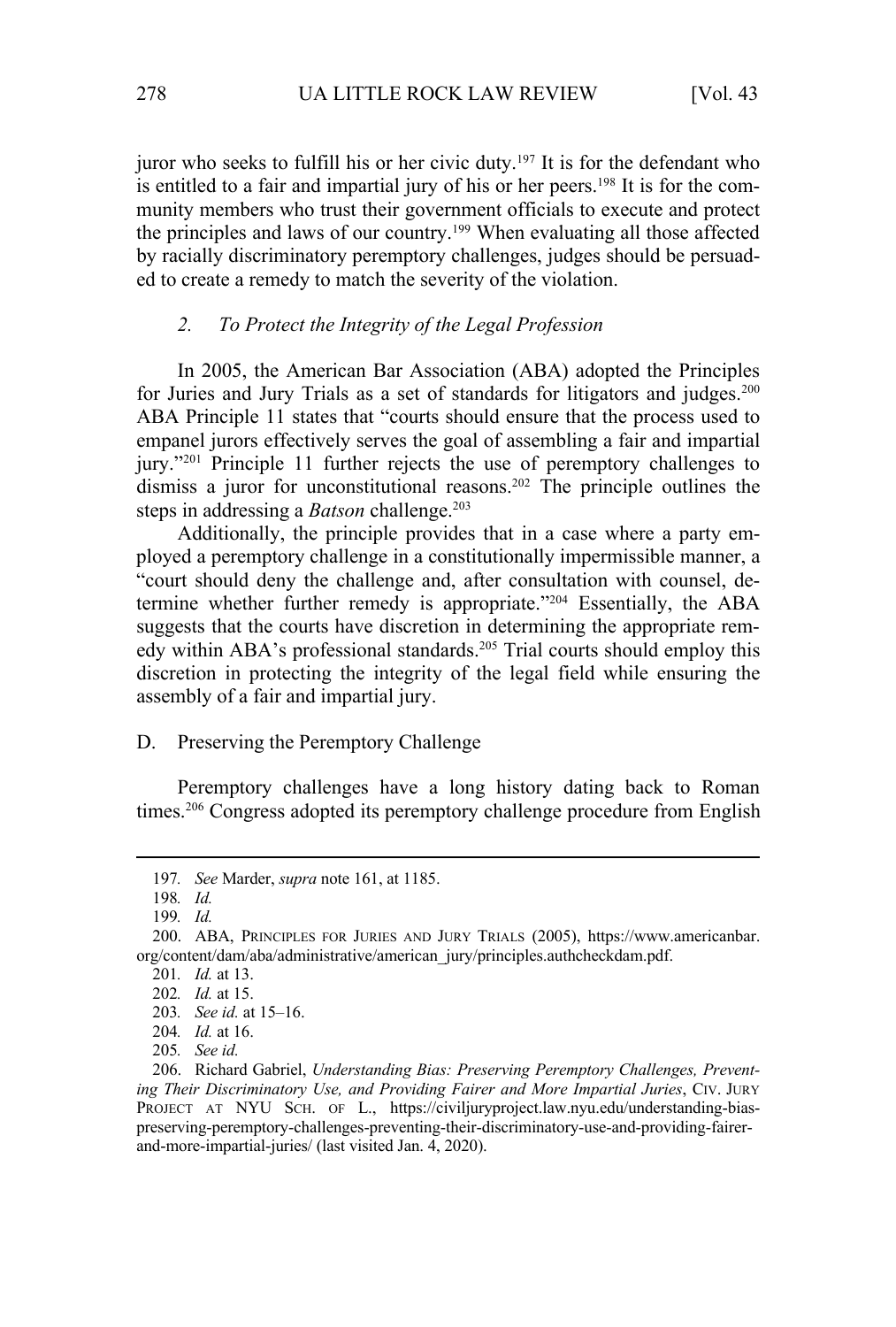common law.207 Although England has long abandoned its use of peremptory challenges, peremptory challenges continue to be a topic of debate in our country.208 In Justice Marshall's concurrence in *Batson*, he asserted that the only way to eliminate racial discrimination from jury selection was the eradication of peremptory challenges.<sup>209</sup> Although this is a viable solution, peremptory challenges do serve a purpose, known as jury impartiality, in the adversarial process.<sup>210</sup>

Jury impartiality serves two purposes.<sup>211</sup> First, it allows attorneys, both prosecutors and defense counsel, to have an "arbitrary prerogative" to strike a juror who is perceived to have a prejudice.<sup>212</sup> Second, a peremptory challenge can protect a defendant from the results of a failed challenge for cause.<sup>213</sup> These purposes of jury impartiality cannot be ignored when deciding whether to modify or ban this crucial aspect of criminal procedure. The elimination of peremptory challenges may not embody the spirit of jury impartiality granted by the Sixth Amendment.<sup>214</sup>

Jury impartiality is not the only concern. Richard Gabriel, an advisor for the Civil Jury Project at New York University School of Law, contended that to eliminate racial discrimination in jury selection, the processes must be revised, not the rules.<sup>215</sup> Although this would require much time, research, and a huge overhaul of the voir dire process, a successful change will salvage peremptory challenges while steering litigants away from using generalizations to predict juror's potential biases. $216$ 

It is not the peremptory challenges themselves that are unlawful. It is how they are employed. Eradication of peremptory challenges will eliminate their use as a racially discriminatory tool, but it will also deprive those lawabiding attorneys of the challenges' benefits.<sup>217</sup> Peremptory challenges have become a huge part of the United States' adversarial system by providing attorneys the opportunity to play an active role in picking their fact finder.<sup>218</sup>

214*. See* U.S. CONST. amend. VI; *see also* Vyverberg, *supra* note 210, at 435.

215*. See* Gabriel, *supra* note 206.

216*. See id.* (asserting that further research and understanding of bias is necessary to implement effective change to the voir dire process).

<sup>207</sup>*. See* Swain v. Alabama, 380 U.S. 202, 214 (1965).

<sup>208</sup>*. See* Gabriel, *supra* note 206.

<sup>209.</sup> Batson v. Kentucky, 476 U.S. 79, 102–03 (1986).

<sup>210</sup>*. See* Roger Allan Ford, *Modeling the Effects of Peremptory Challenges on Jury Selection and Jury Verdicts*, 17 GEO. MASON L. REV. 377, 377; *see also* Juli Vyverberg, *The Peremptory Challenge: Substance Worth Preserving?*, 43 DRAKE L. REV. 435, 435 (1994).

<sup>211.</sup> Caren Myers Morrison, *Negotiating Peremptory Challenges*, 104 J. CRIM. L. & CRIMINOLOGY 1, 11 (2014).

<sup>212</sup>*. Id.* 

<sup>213</sup>*. Id.*

<sup>217</sup>*. See id.*

<sup>218</sup>*. See* Morrison, *supra* note 211, at 11.